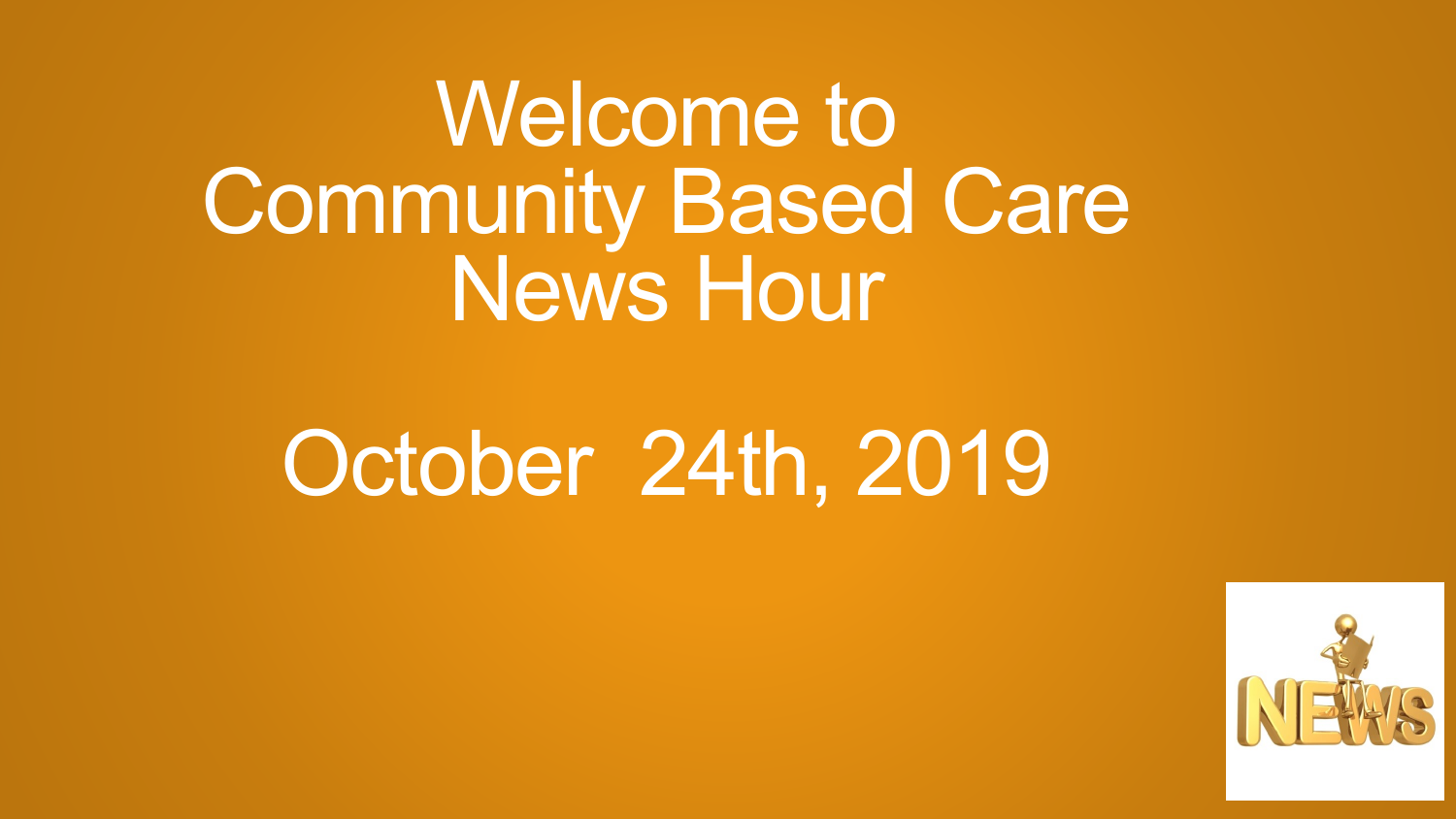#### **Agenda**

- Compliance Tips:
- Compliance Trend Report
- **Hot Topics:**
- 911 calls
- Compliance guidelines
- Palliative care Webinar
- Recent rule changes: Dave Mackowski
- Manager's Corner: **Michelle Cate**

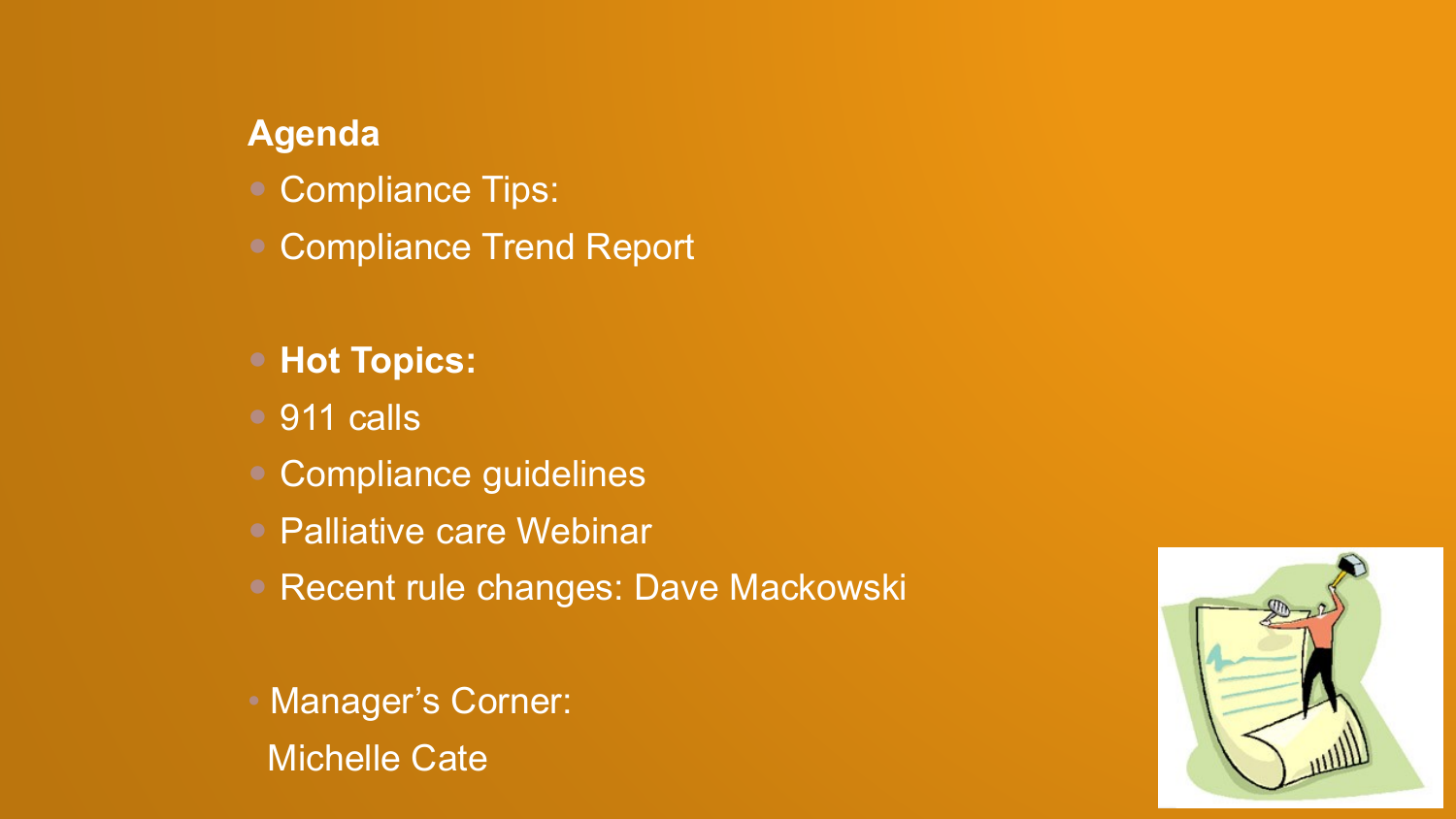#### Compliance Trend Report Top Ten Citations: 7/01/2019 -10/22/2019

1: C 303 Treatment orders (31)

6: C 370 Staff training (17)

2: C 360 Staff training (19)

3: C 420 Fire and Life Safety, drills (18)

4: C 260 Service Plan (17)

5: C 270 Change of Condition (17)

7: C 422 Fire and Life safety gen (17)

8: C 240 Food sanitation (16)

9: C 310 Medication (13)

10: C 252 Resident Move in eval (11)

999: Technical assistance (16) 0010: LCU (112) [#1]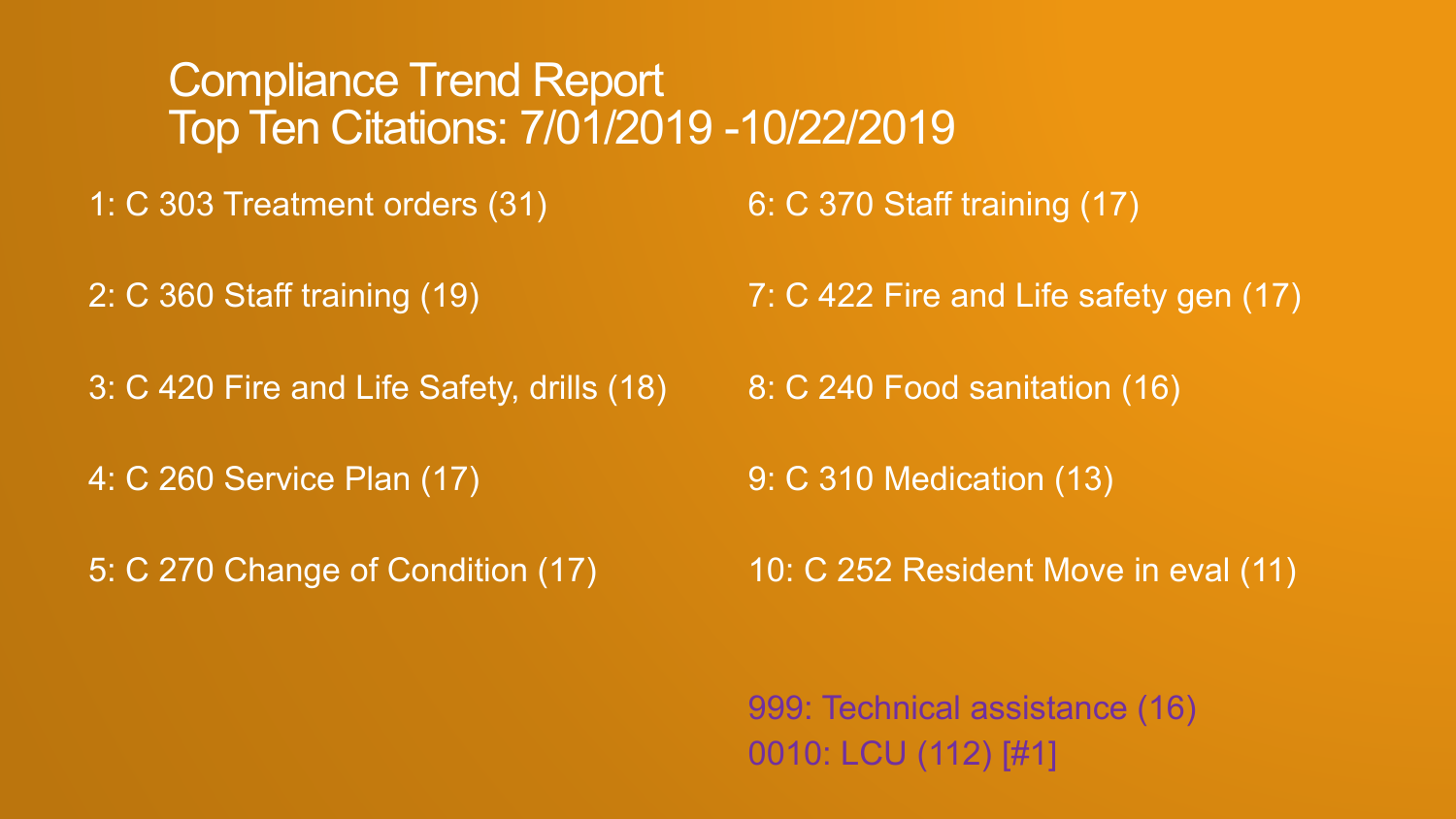# Appropriate use of 911

- •For emergency transport
- Not for:
- Lift assist
- •Assessment
- Non-emergency calls

•Some counties and cities are charging

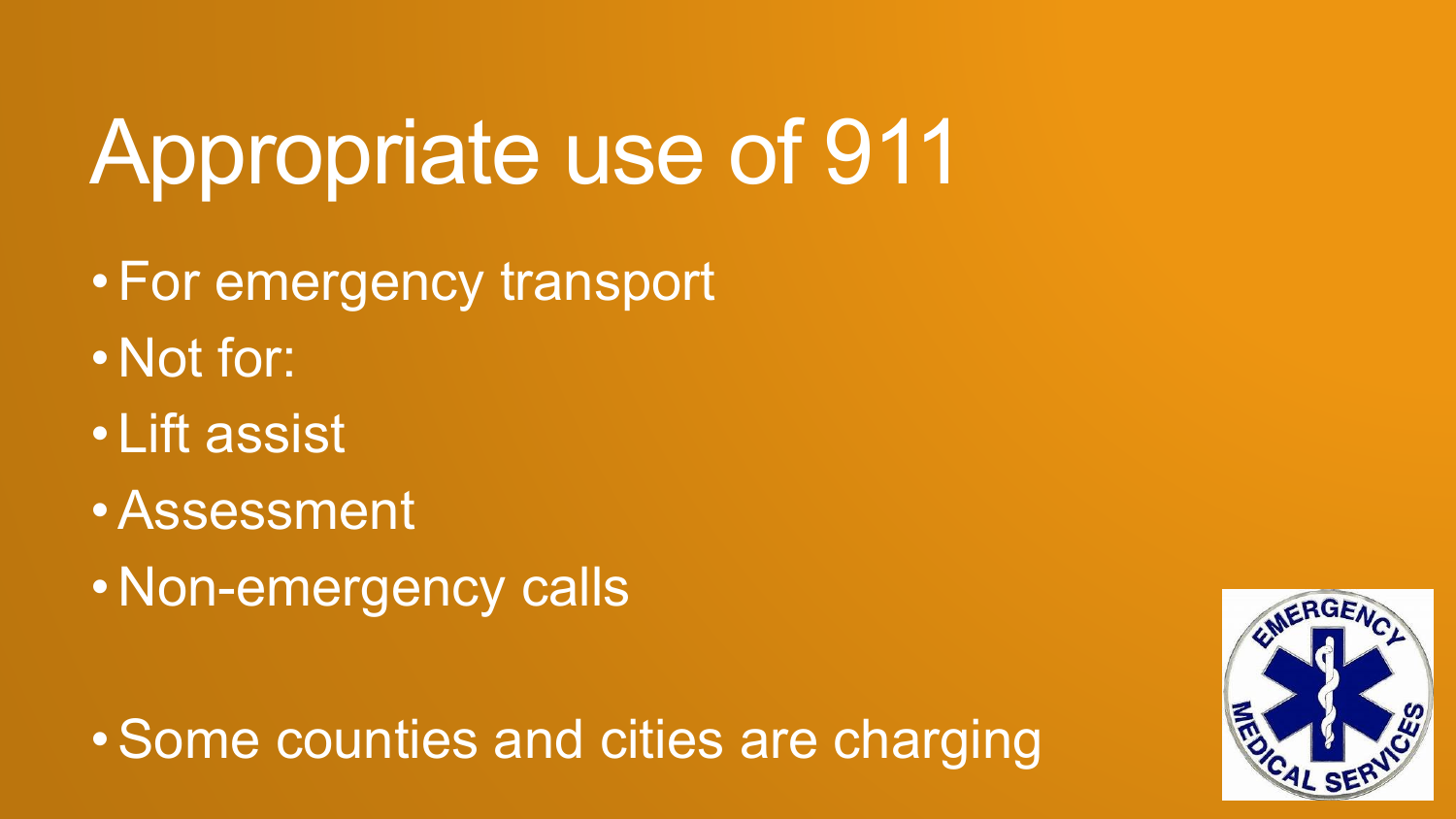## Compliance Guidelines

- House Bill 3359
- Related to citation interpretation
- Change of Condition completed,( online training)
- Top two citations

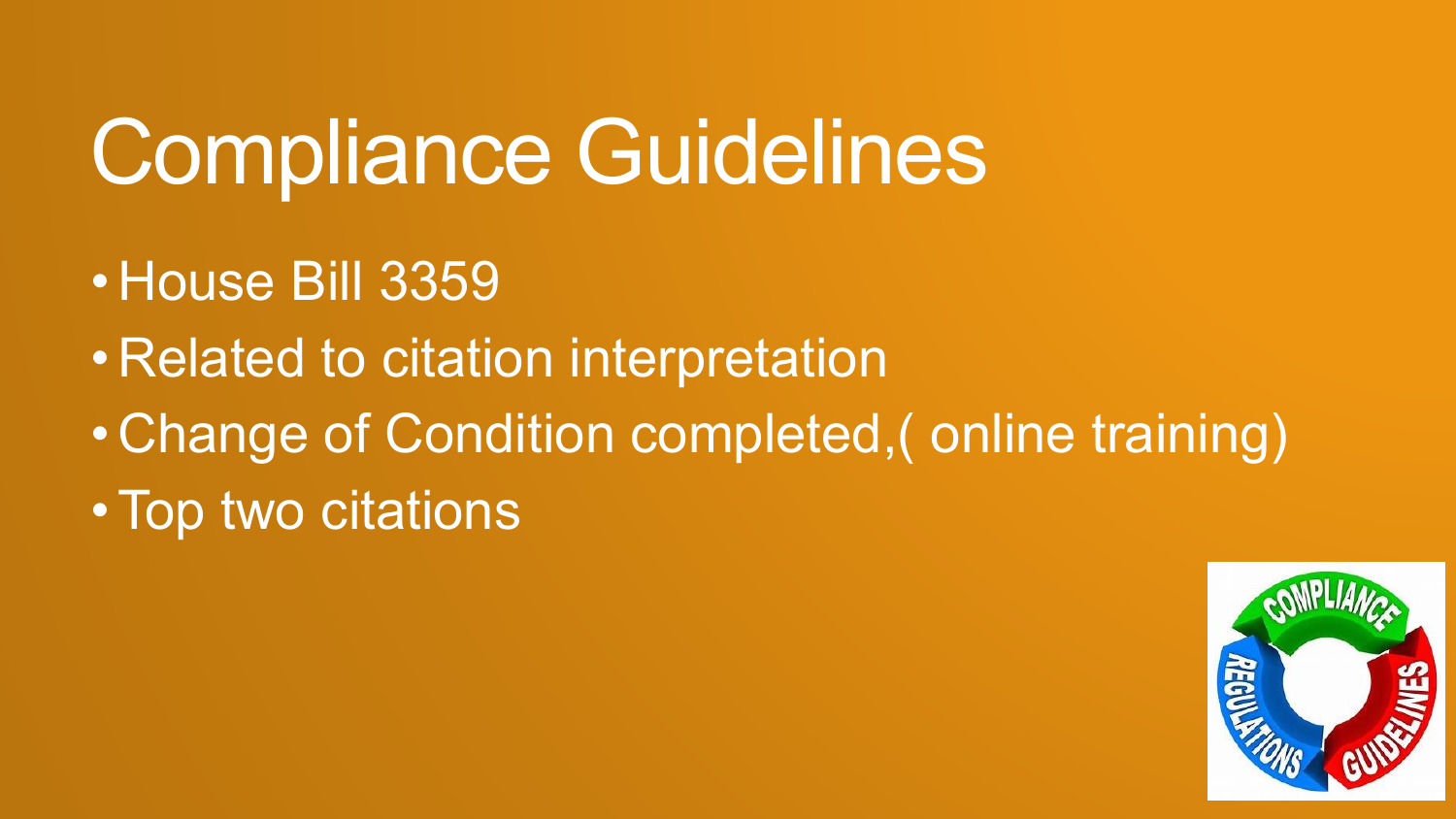### Palliative Care Webinar

What, When, & How: Palliative Care Meetings for People Living with Dementia

When: Wednesday, November 6<sup>th</sup>, 2019 1:00pm-2:30pm

Dr. Maureen Nash, Dr. Harry Krulewithch

https://www.oregon.gov/DHS/PROVIDERS-[PARTNERS/LICENSING/CBC/Documents/Palliative-Care-Toolkit.pdf](https://www.oregon.gov/DHS/PROVIDERS-PARTNERS/LICENSING/CBC/Documents/Palliative-Care-Toolkit.pdf)

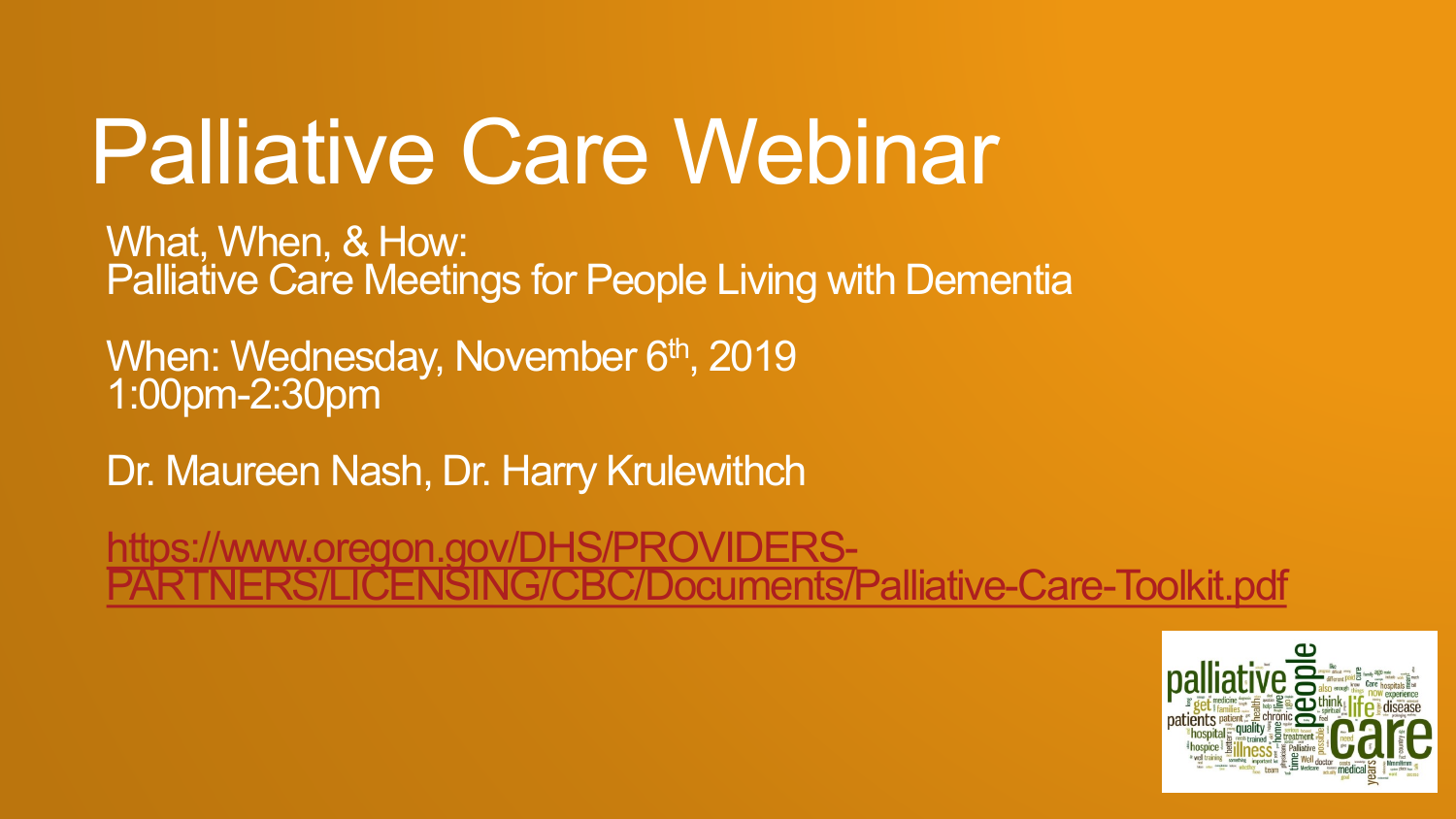The Oregon Partnership to Improve Dementia Care Presents What, When, & How:

Palliative Care Meetings for People Living with Dementia

A webinar featuring Maureen Nash, MD, FAPA, FACP & Harry Krulewitch, MD, MPH

When: Wednesday, November 6, 2019  $1:00 - 2:30$  p.m.

The Oregon Partnership to Improve Dementia Care is proud to present a new resource for long-term care staff:

**What is Palliative Care?** 

Tools & resources to help focus discussions with individuals living with dementia and their loved ones about how they want to live Click here to view or download the toolkit

Please join us for a webinar to introduce and discuss this free resource. Participants will learn:

- The importance of recognizing and decreasing suffering among persons living with dementia
- What it means to provide palliative care
- How to conduct a palliative care conference with individuals and their loved ones

#### **Click here to register!**

#### Who should attend this event?

Long-term care staff across all settings, including nursing homes, assisted living communities, residential care communities, and adult foster homes

Who is the Oregon Partnership to Improve Dementia Care?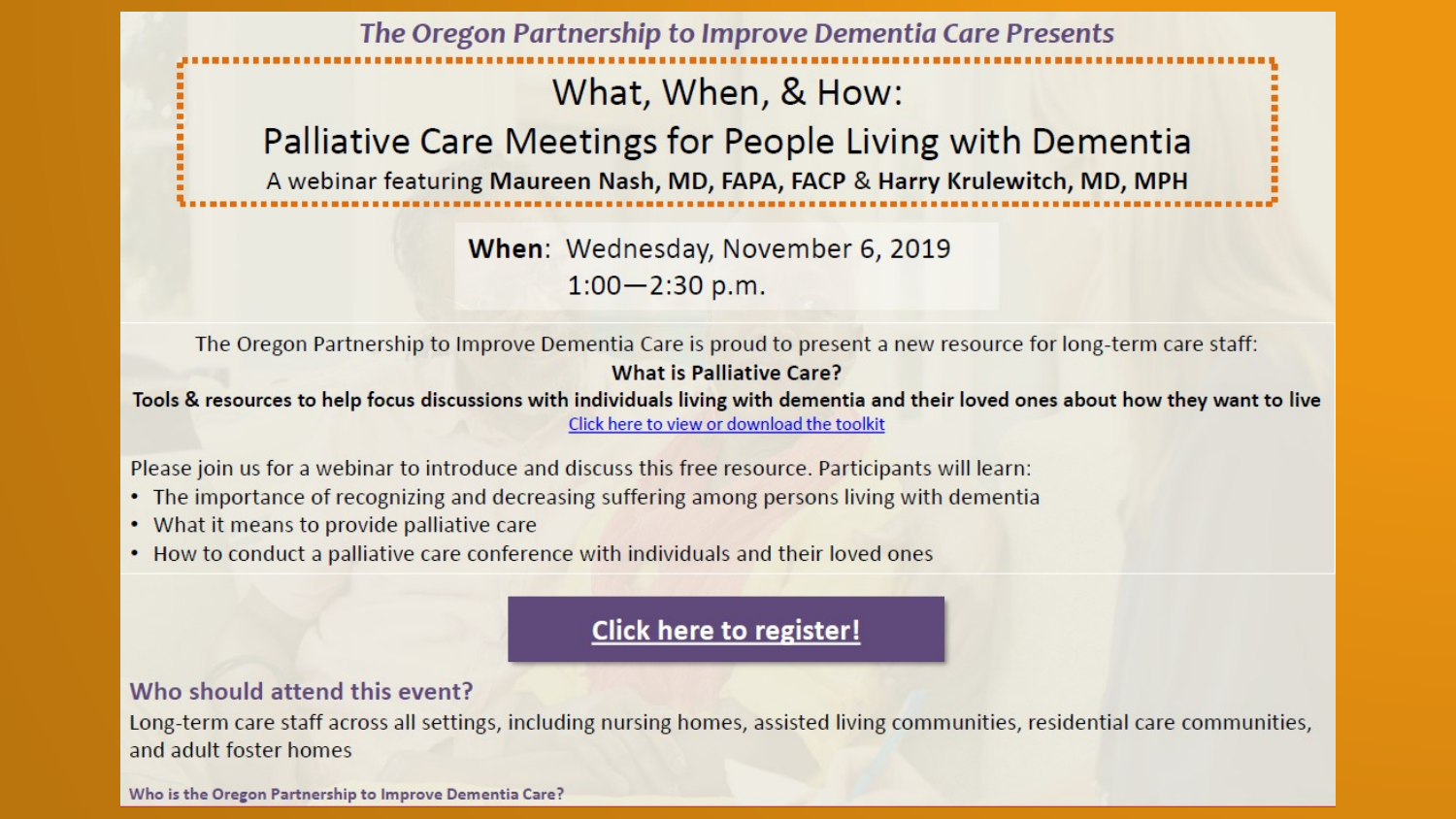# **Recent Rule Changes and How They Apply to Your Facility**

**CBC News Hour October 24, 2019**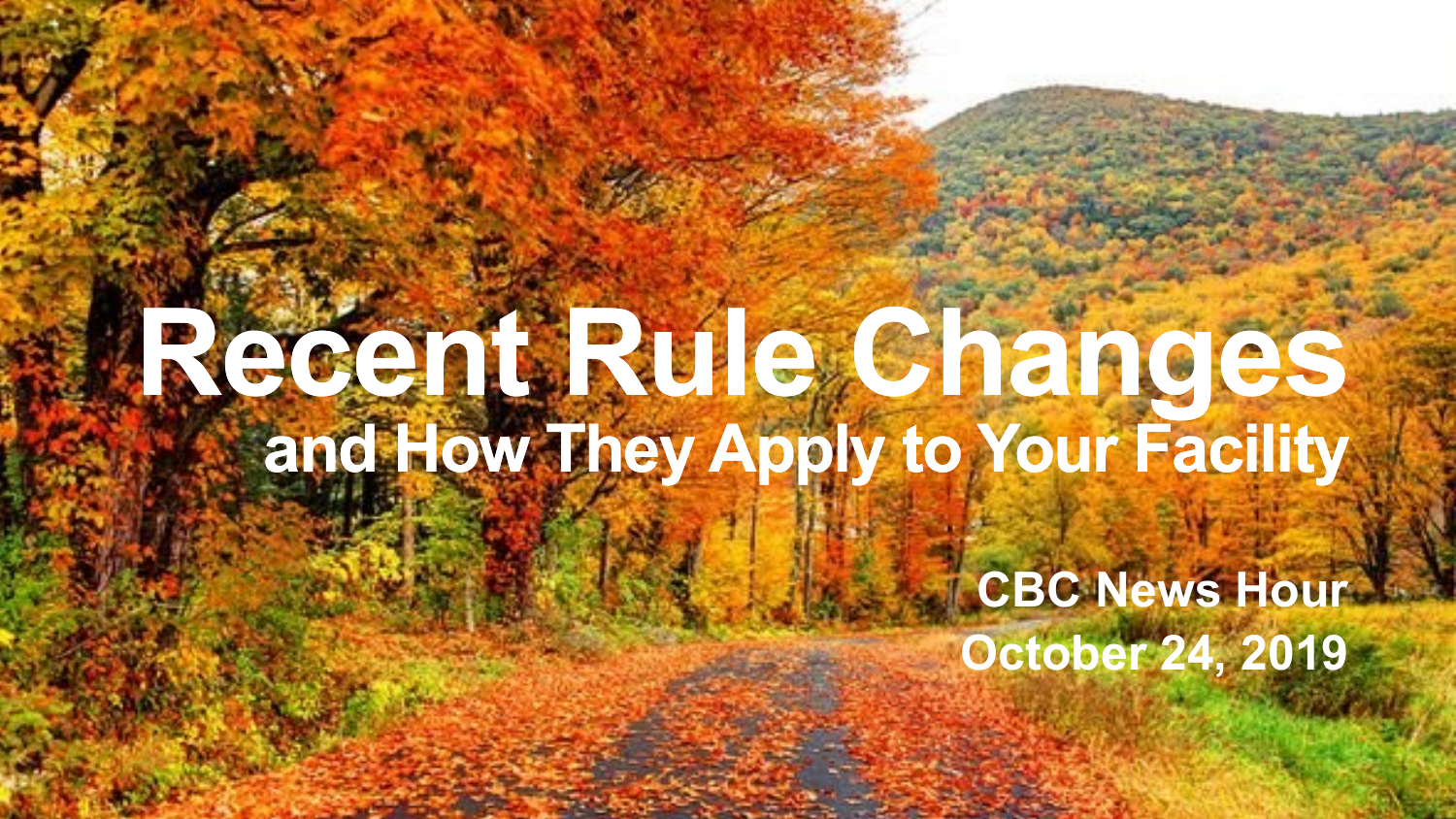# Background

- Changes were made to OAR 411-054 dated 9/1/19.
- Changes were a result of HB 3262.
- •The changes affected three subsections of the rules:
	- 411-054-0005 Definitions
	- 411-054-0034 Evaluations
	- 411-054-0055 Medications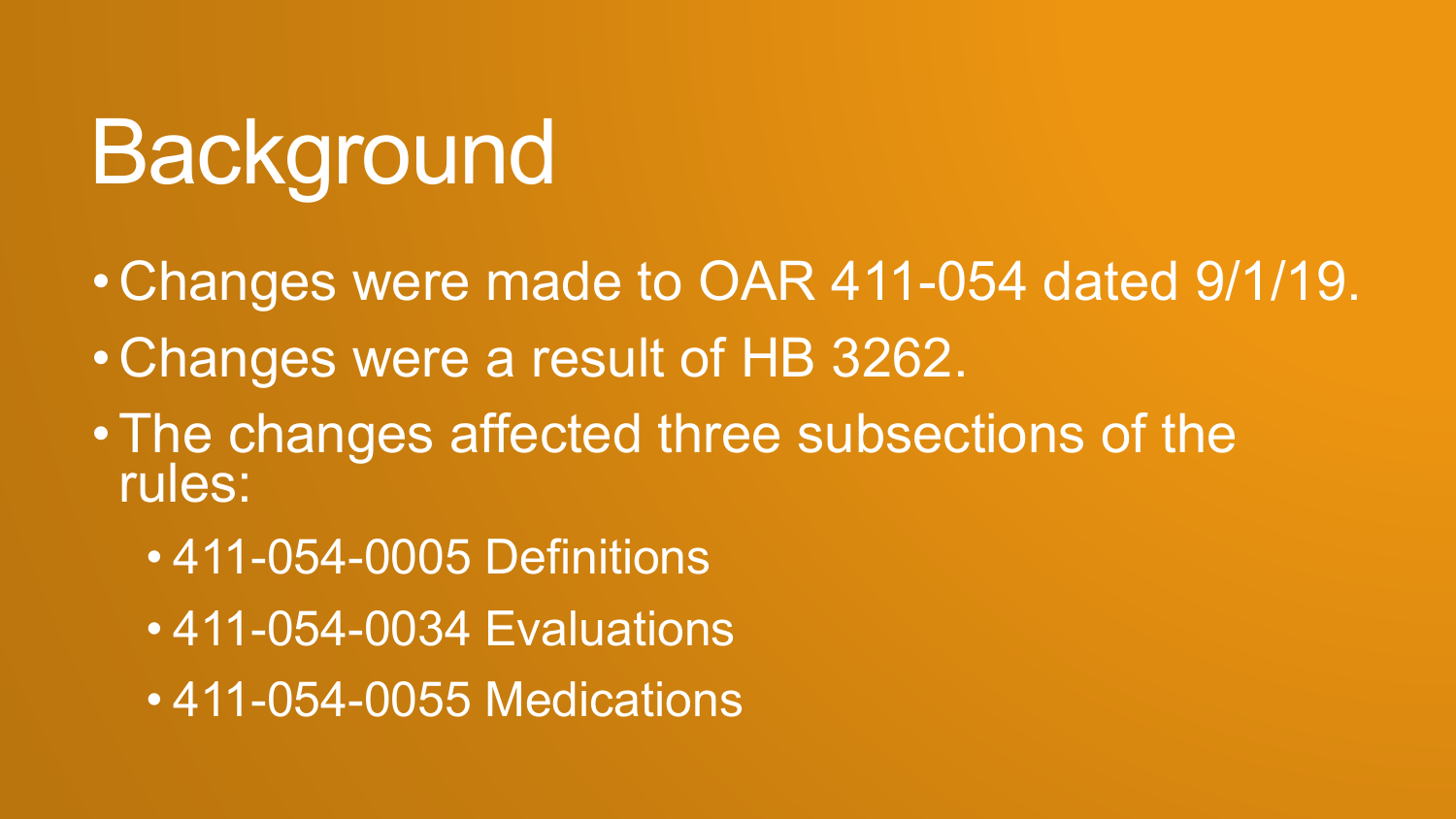### Definitions

•"Hospice Program" is defined.

- •"Primary Care Provider" is defined.
- •"Psychoactive" medication is renamed "Psychotropic" and is re-defined (just a few wording changes).

•"Resident Evaluation" is defined.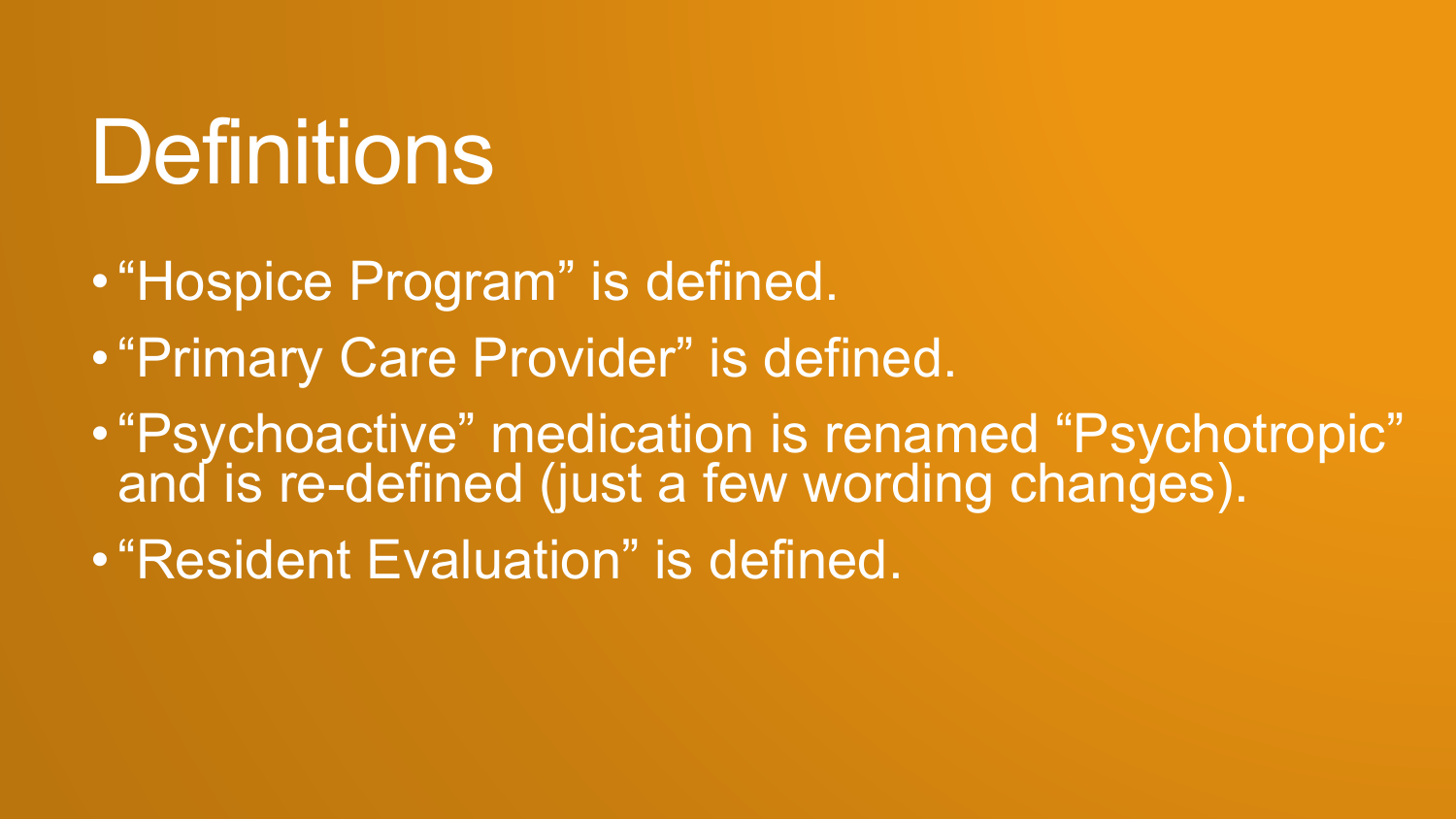## **Evaluations**

The following "elements" were changed or added to what is required in a resident evaluation, especially in the initial evaluation for a newly-admitted resident:

### Previous rule

- Customary routines: sleep, dietary.
- Social and leisure.

• Customary routines: sleeping, eating, bathing.

New rule

• Interests, hobbies and social and leisure activities.

• Spiritual, cultural preferences. • Spiritual and cultural preferences and traditions.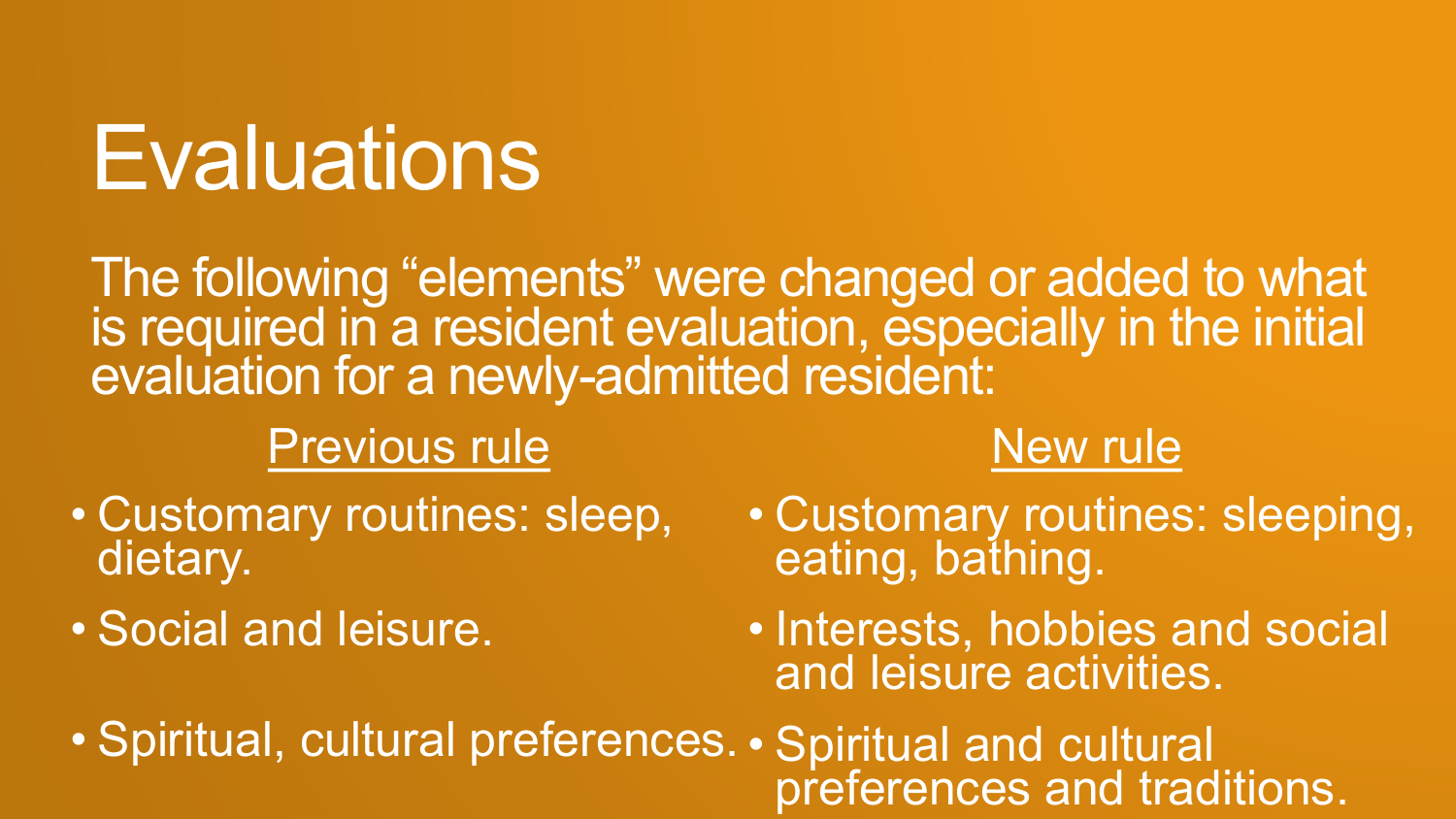### **Evaluations**

### Previous rule

• None

### New rule

- Personality, including how the person copes with change or challenging situations.
- Communication and sensory.
- Pain pharmaceutical and non-pharmaceutical interventions.
- Communication and sensory abilities.
- Pain pharmaceutical and non-pharmaceutical interventions, including how a person expresses pain or discomfort.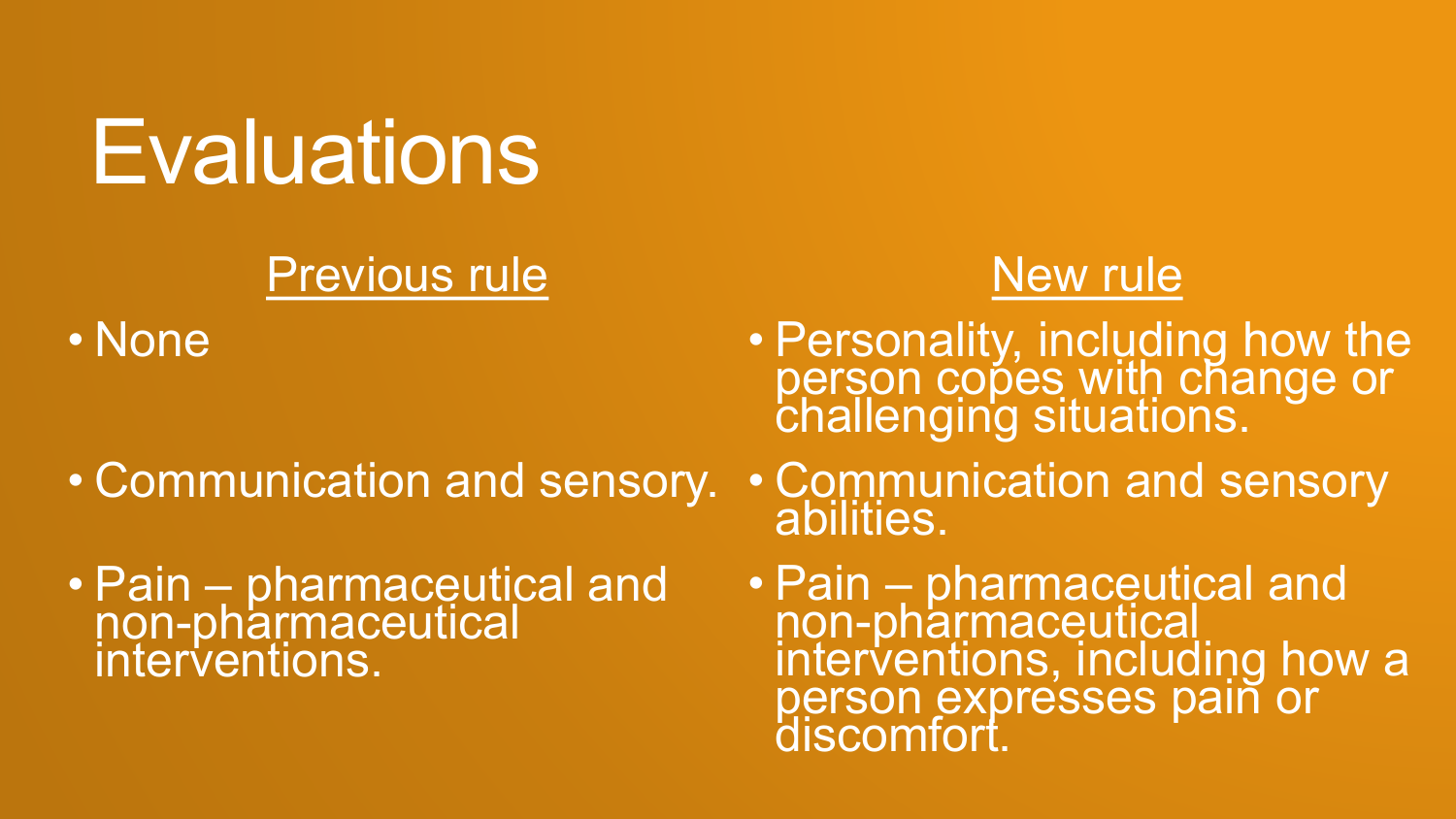### **Evaluations**

### Previous rule

• None

### New rule

• Environmental factors that impact the resident's behavior including, but not limited to:

- Noise;
- Lighting;
- Room temperature.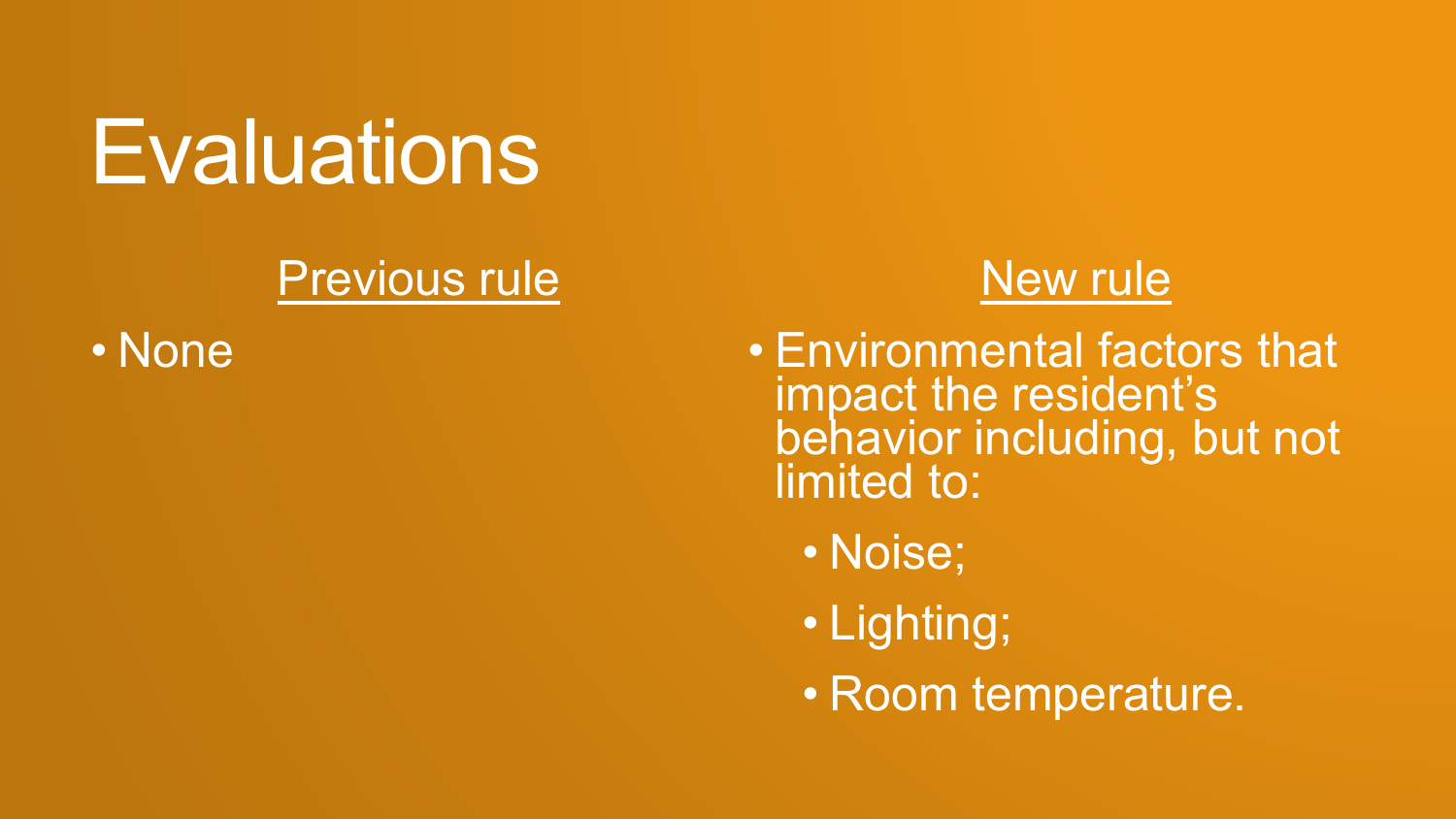### Old rule

• The facility must not request psychoactive medication to treat a resident's behavioral symptoms without a consultation from a physician, nurse practitioner, RN or mental health professional.

### New rule

• The facility must not request psychotropic medication to treat a resident's behavioral symptoms without a consultation from a physician, nurse practitioner, RN or mental health professional. This does not apply when a resident is enrolled in a hospice program as defined in OAR 333-035- 0050.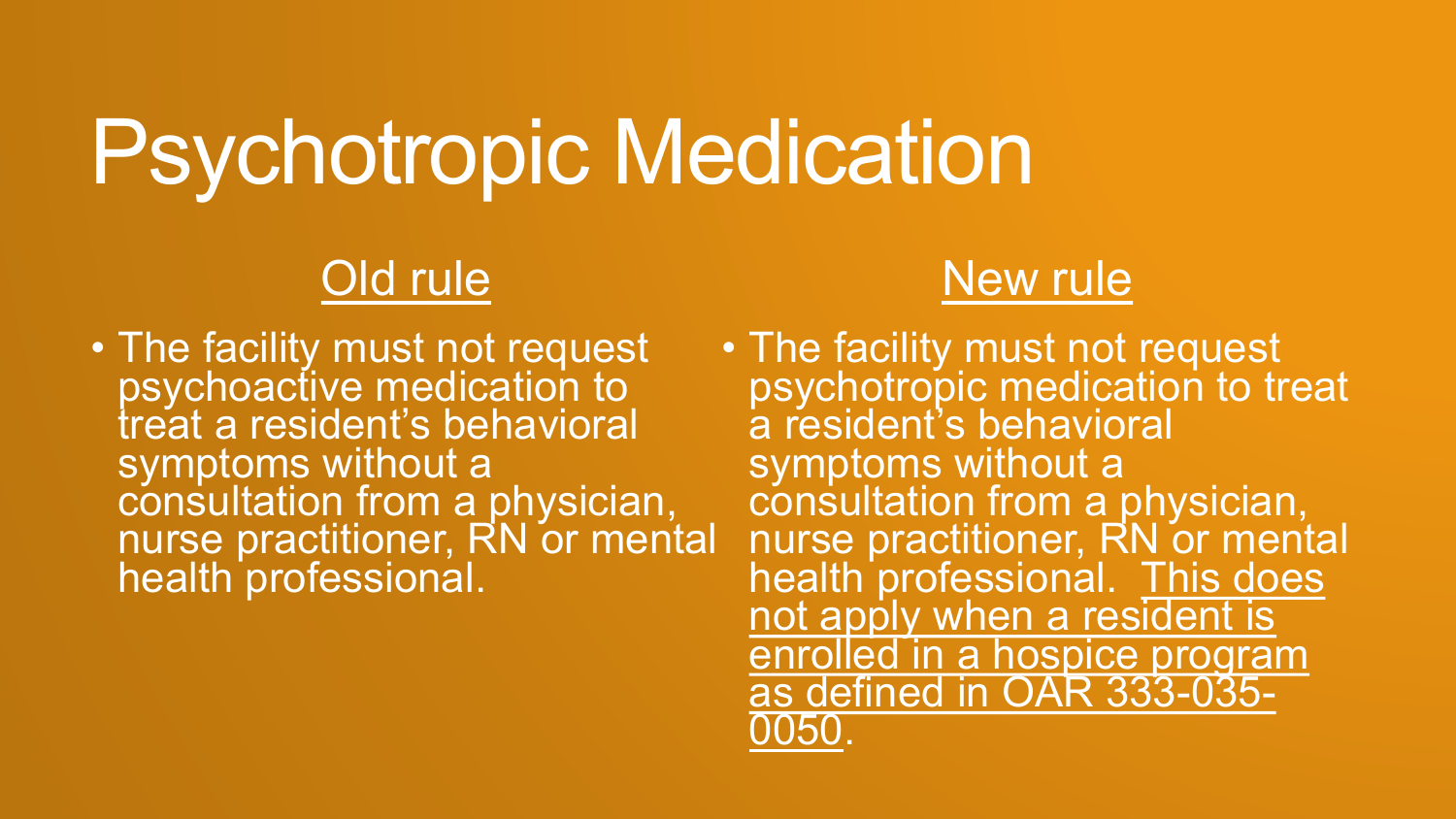#### Old rule

• None

### New rule

• Prior to requesting a psychotropic medication, the facility must demonstrate through evaluation and serviceplanning process that nonpharmacological interventions have been attempted.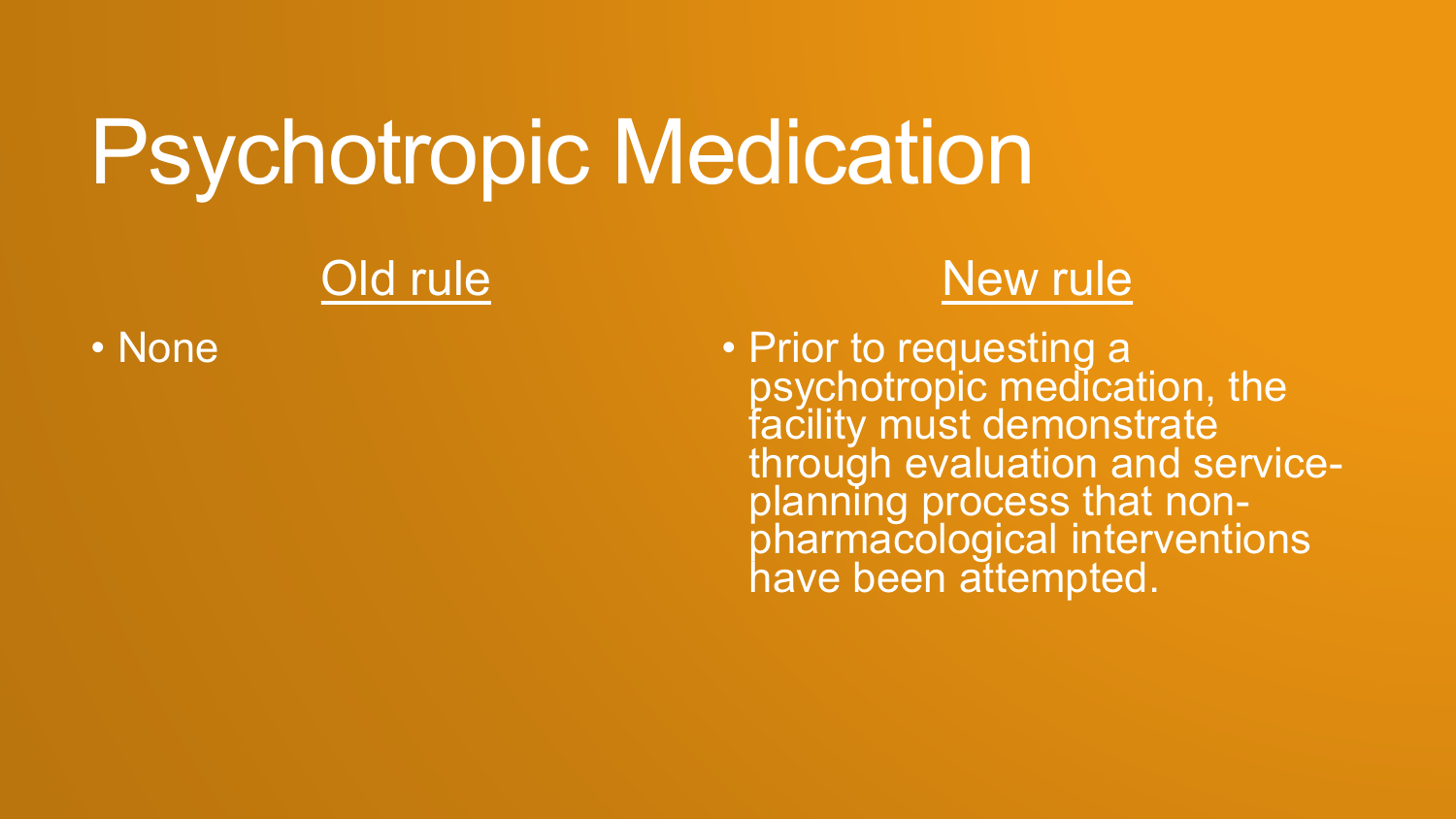#### Old rule

• None

#### New rule

• When a psychotropic medication is ordered by a health care practitioner other than the resident's primary care provider, the facility is responsible for notifying the resident's primary care provider of that medication order within 72 hours of when the facility was notified of the order.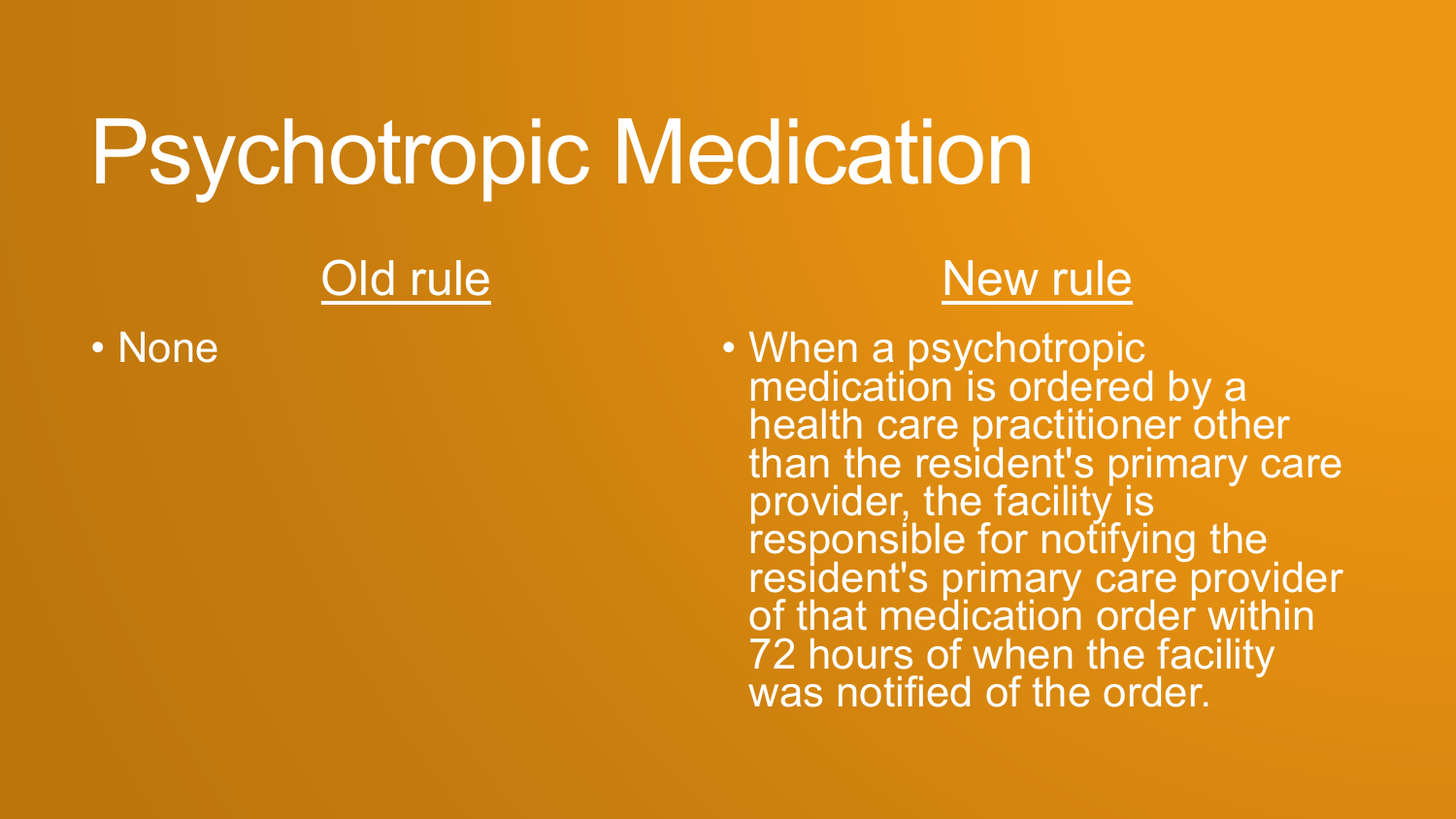### Old rule

• None

### New rule

- This includes weekends and holidays.
- Notification may be either by telephone or electronic submission and should be documented by the facility.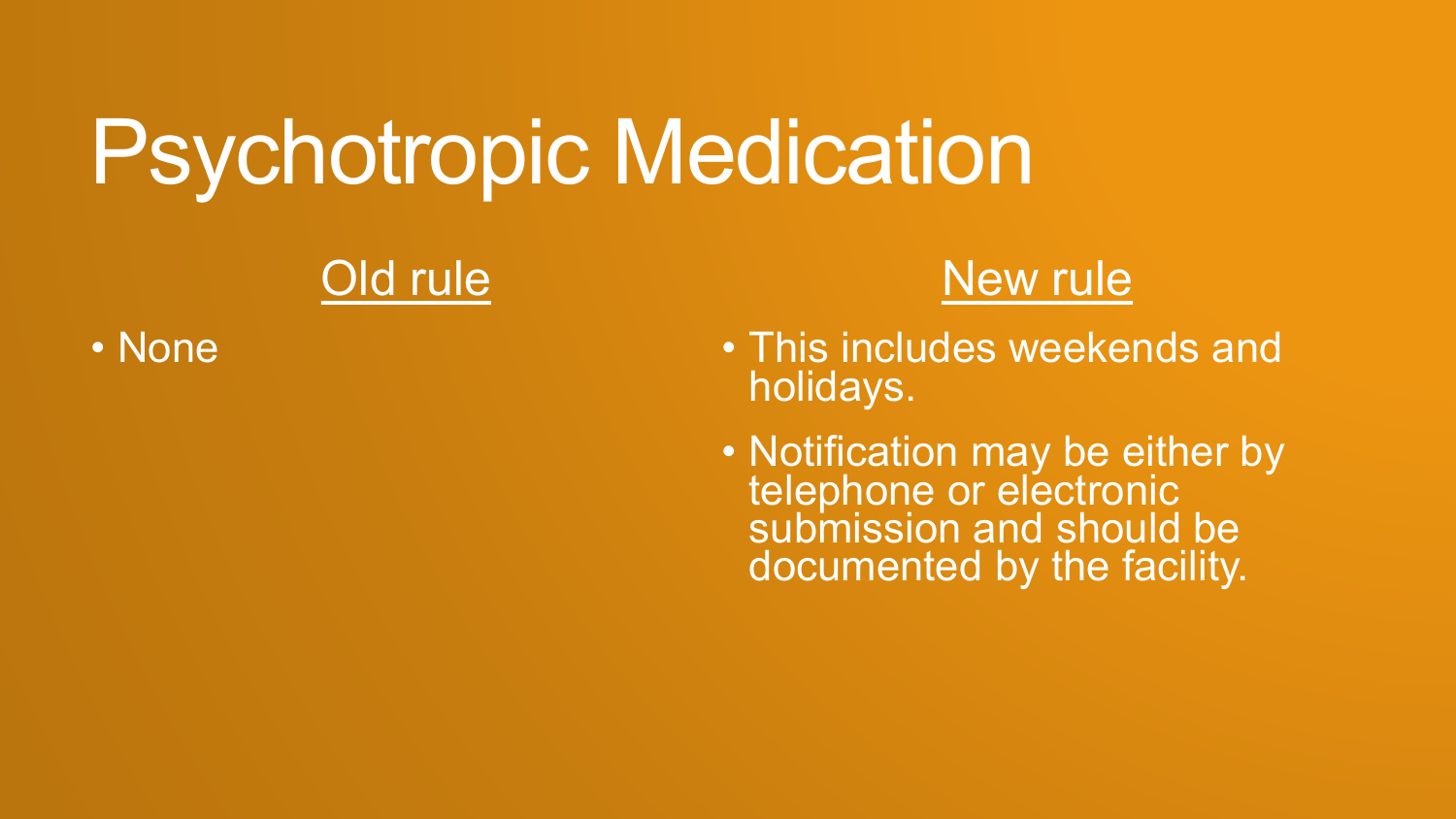### Implementation

- •Facilities should review and update their evaluation tool/form or add the additional elements to an addendum.
- •Facilities should ensure they have a process to include information from the new elements in the service plan.
- •Survey will begin reviewing and issuing citations 1/1/20.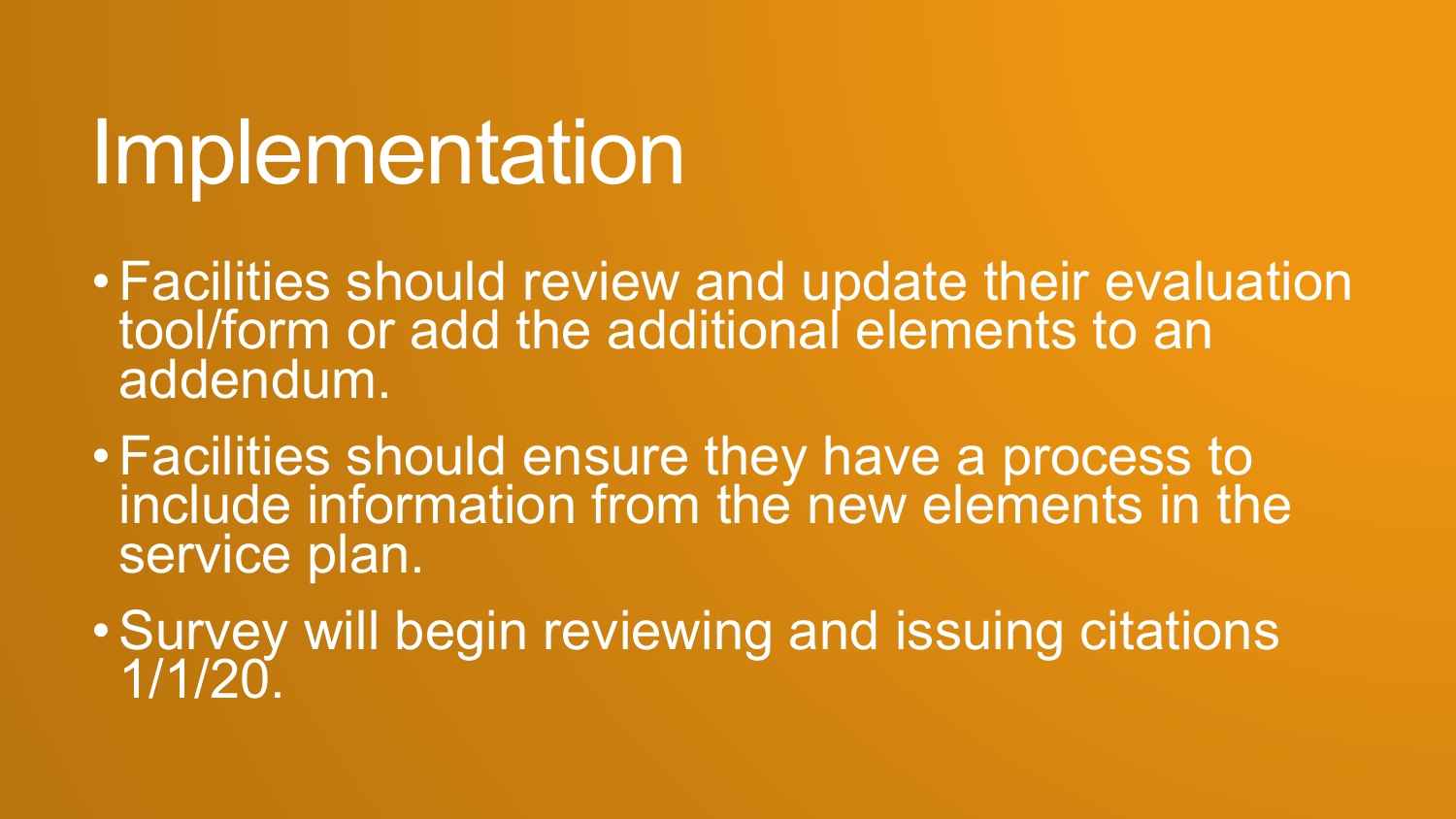## **Plans of Correction AOC date and the Revisit Process**

**CBC News Hour October 24, 2019**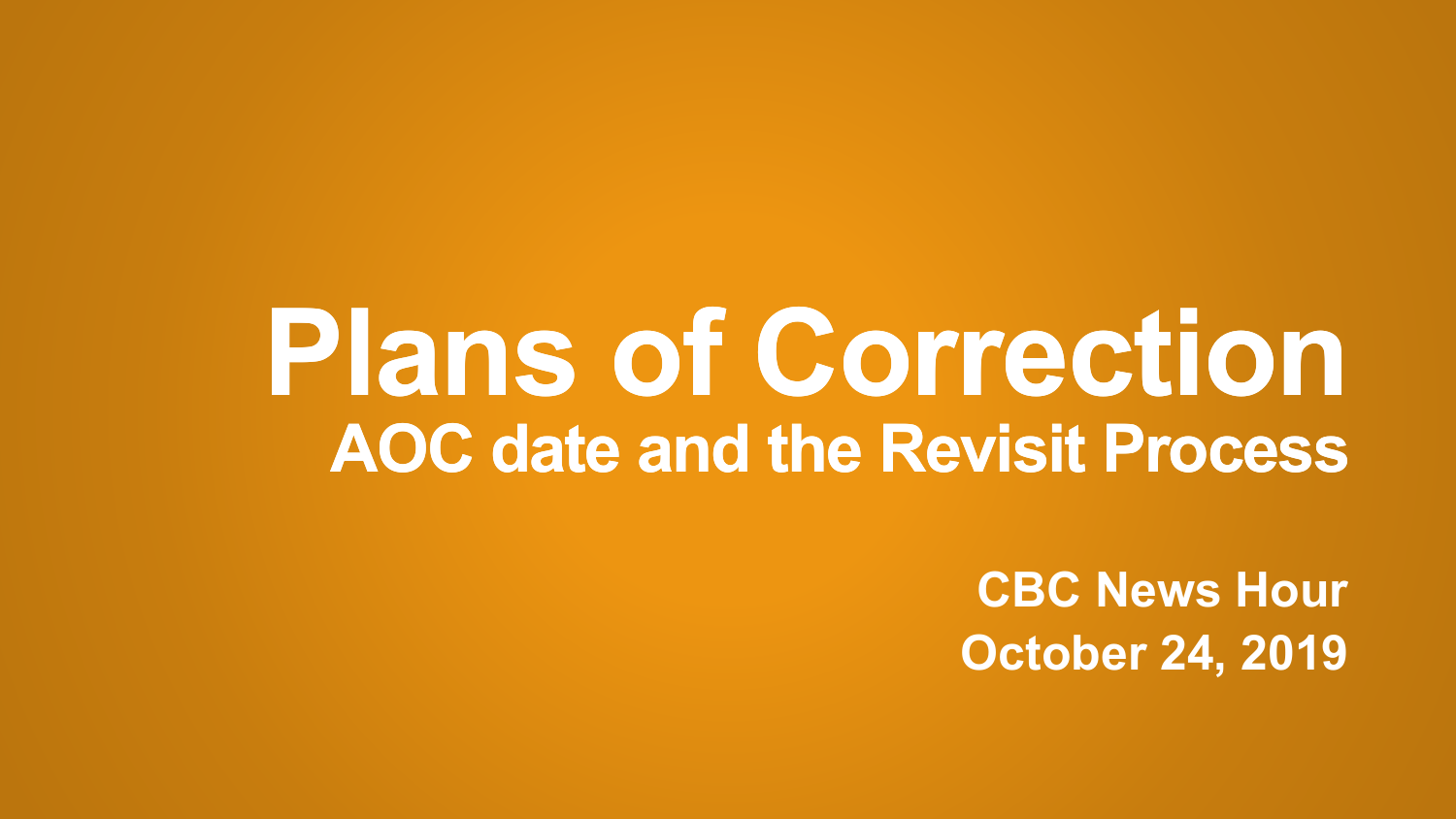# Plan of Correction (POC)

- •OAR 411-054-0105(2)(a): Facilities not in compliance with these rules must submit, within ten days of receipt of the inspection report, a plan of correction that satisfies the Department.
- •The facility shall submit a POC within 10 calendar days of receipt of the survey report (form 2567).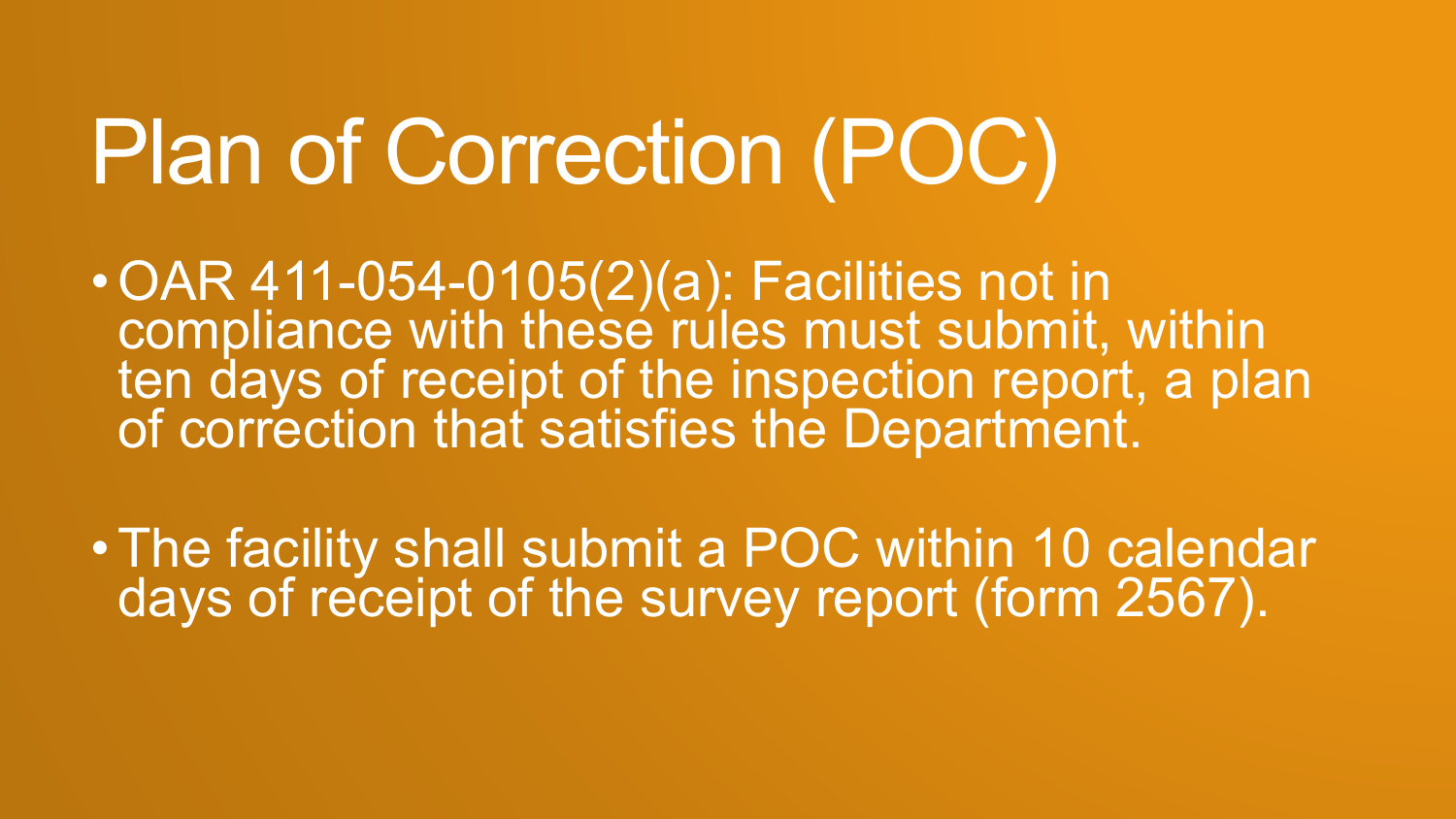## Plan of Correction

- •For each citation (except referrals to other citations), the POC must address the following:
- 1. What actions will be taken to correct the rule violation?
	- The POC should explain how the rule violation was corrected for the resident(s) identified in the citation.

2. How will the system be corrected so it doesn't reoccur?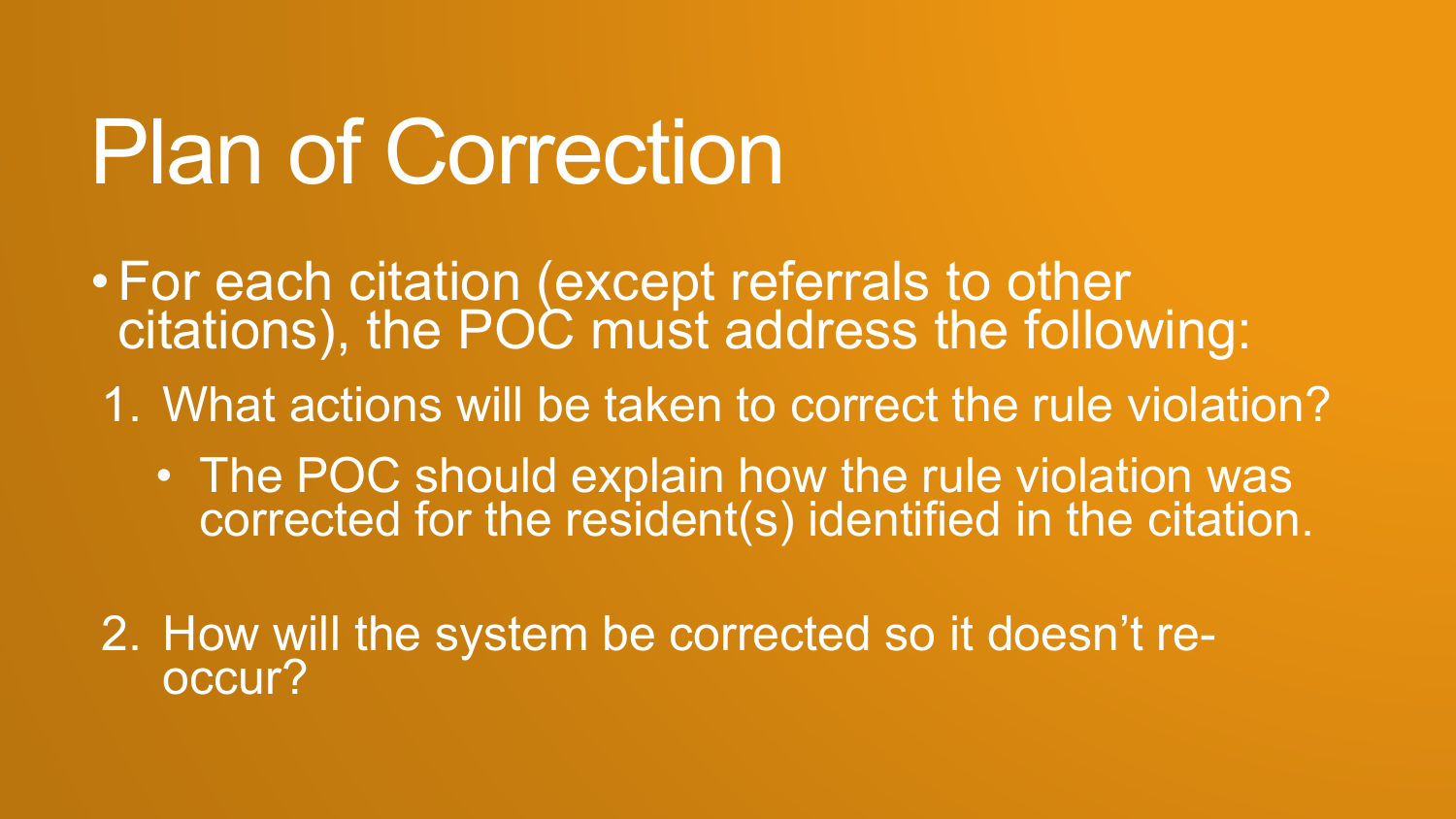## Plan of Correction

- 3. Who is responsible to ensure the corrections are made?
- 4. How often will the area needing correction be evaluated?
	- The POC should explain how the facility will monitor the steps it plans to put in place to address the deficiencies and who will be responsible for this review.
- 5. The date the facility alleges it will be back in compliance.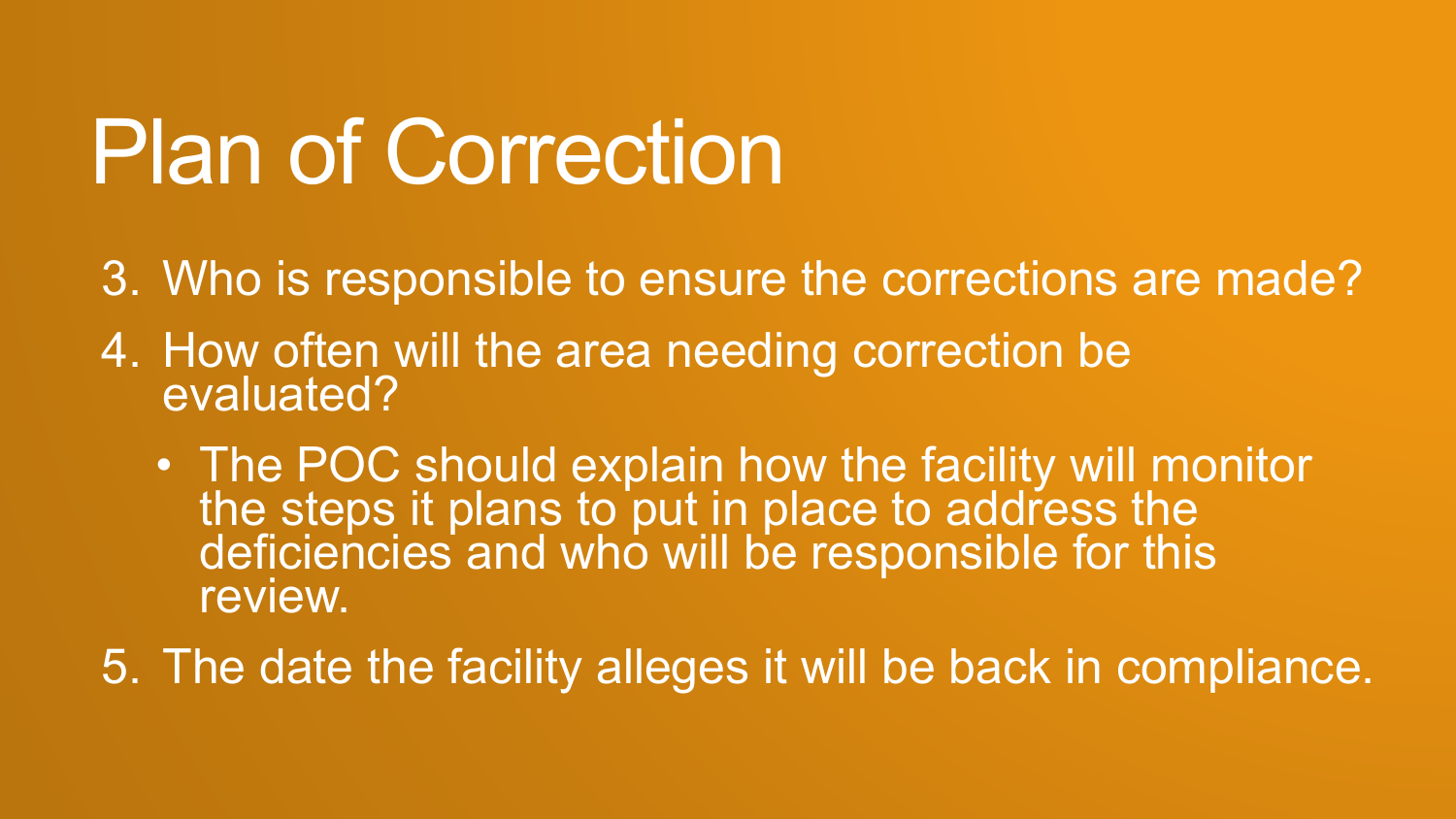### Plan of Correction

- Upon receipt, the surveyor who led the survey will review the POC to ensure the previous questions were addressed.
- •If necessary, the surveyor will contact the administrator to clarify information or to request additional explanation of its plan to address the deficiencies.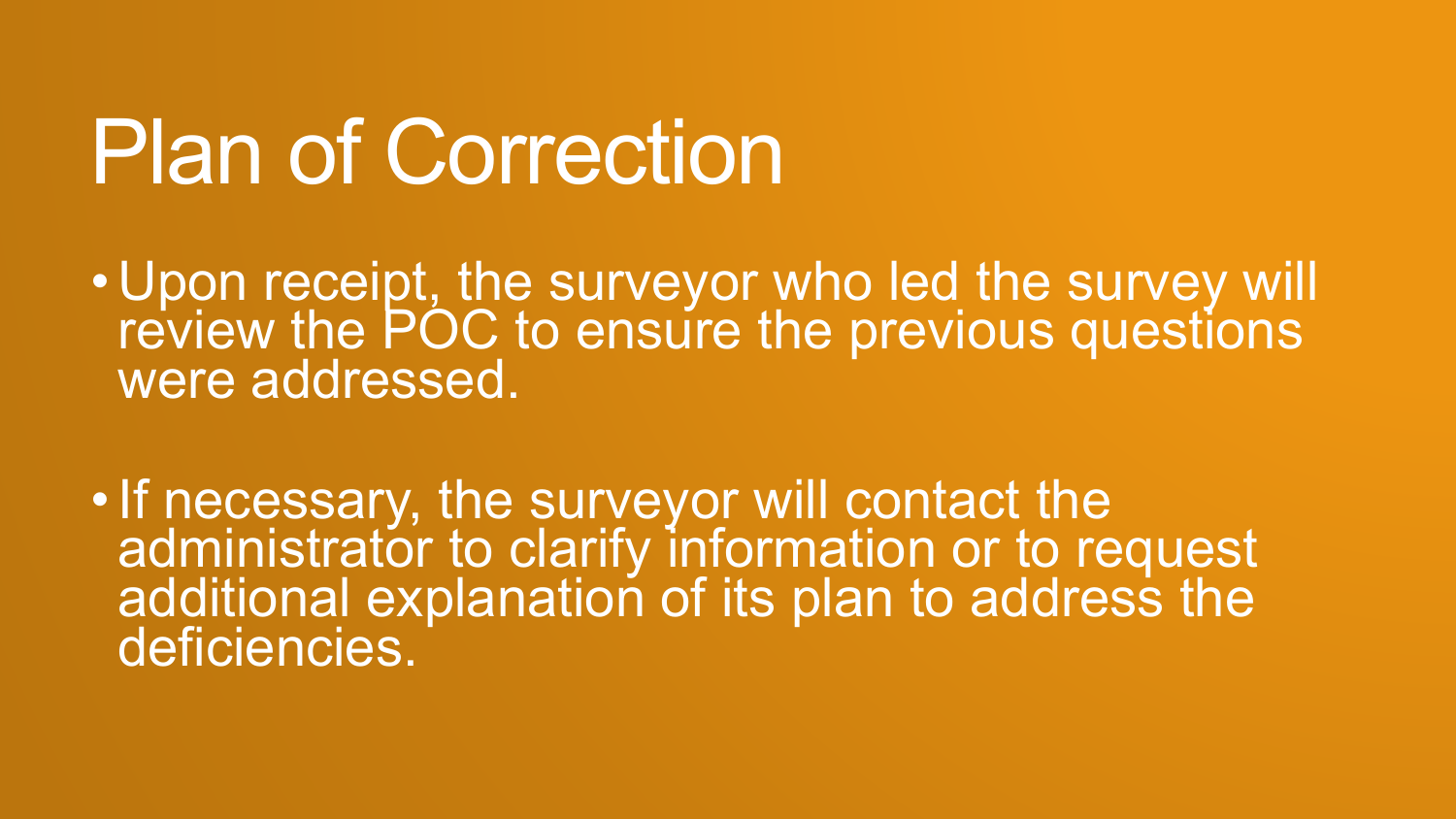# AOC Date

•Following a relicensure, initial or change of ownership survey, the facility will have 60 days from the survey exit date to allege it is back in compliance. This is referred to as the "allegation of compliance" or "AOC" date.

•It is recommended the facility take the full 60 days to allege compliance so that it can ensure new systems have been put in place and have been reviewed for effectiveness.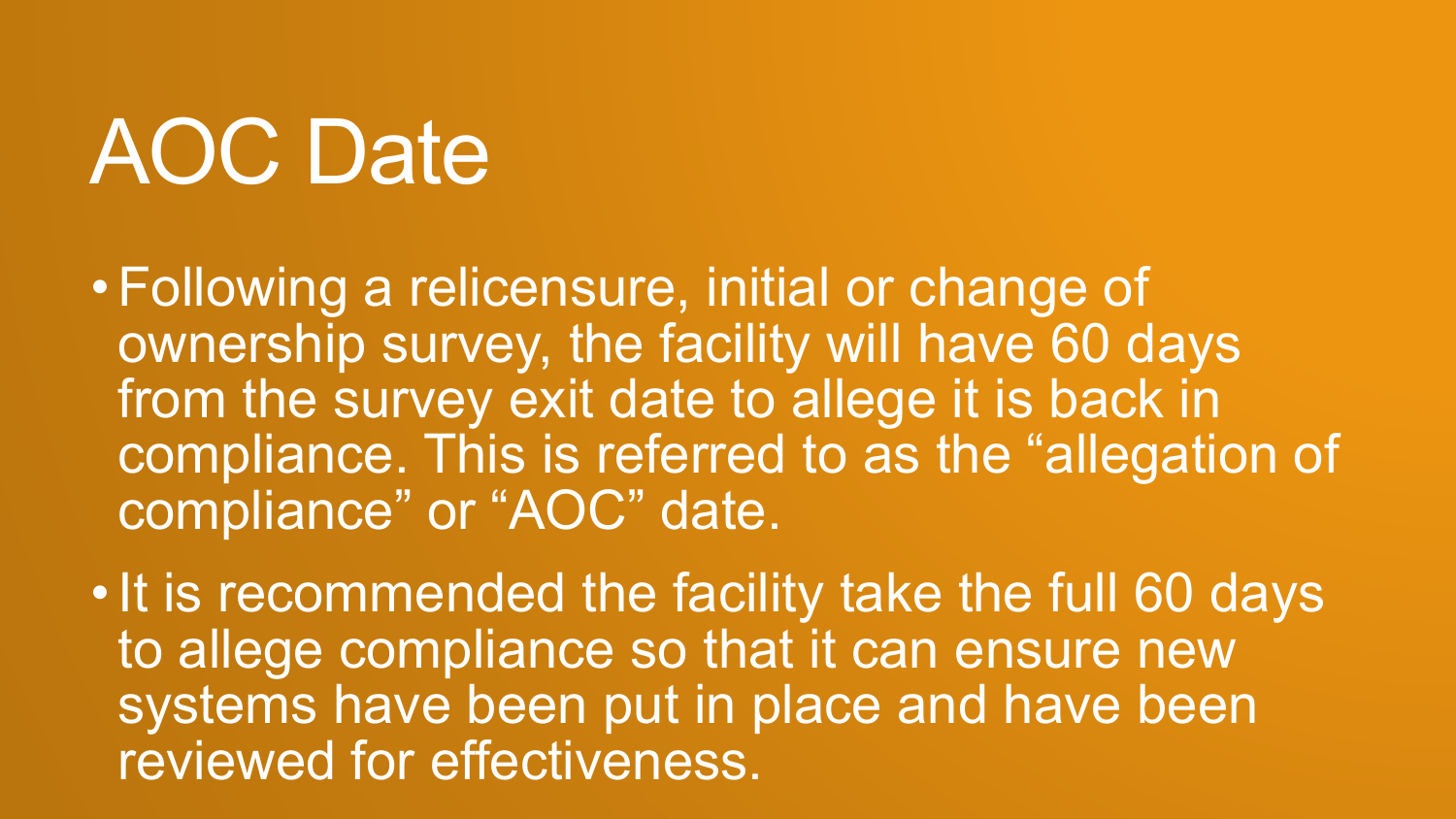# AOC Date

- •A facility may submit an AOC date of fewer than 60 days.
- •If the facility needs more than 60 days to adequately address a citation or citations in the report, it may submit a written request which briefly explains the reason for the extension request.
- •The AOC date for a facility not in compliance after the first revisit is 45 days; the AOC date for subsequent revisits is 30 days.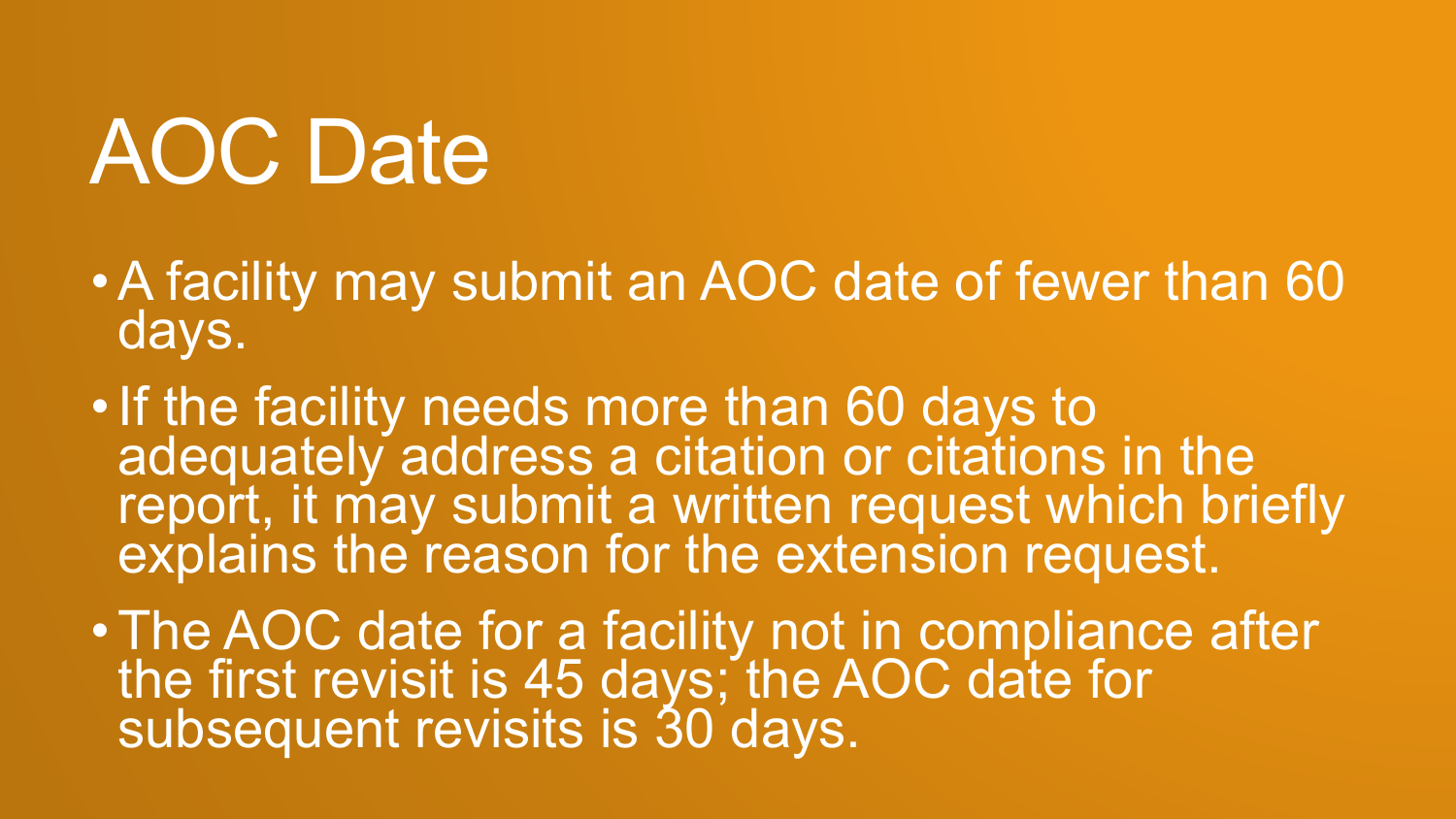## Revisit Survey

•The revisit survey will generally be scheduled at least 14 days after the facility's AOC date. This is to allow survey an adequate period of time to "look back" at the facility's records.

•The survey team's workload and availability will dictate when the revisit survey can be scheduled.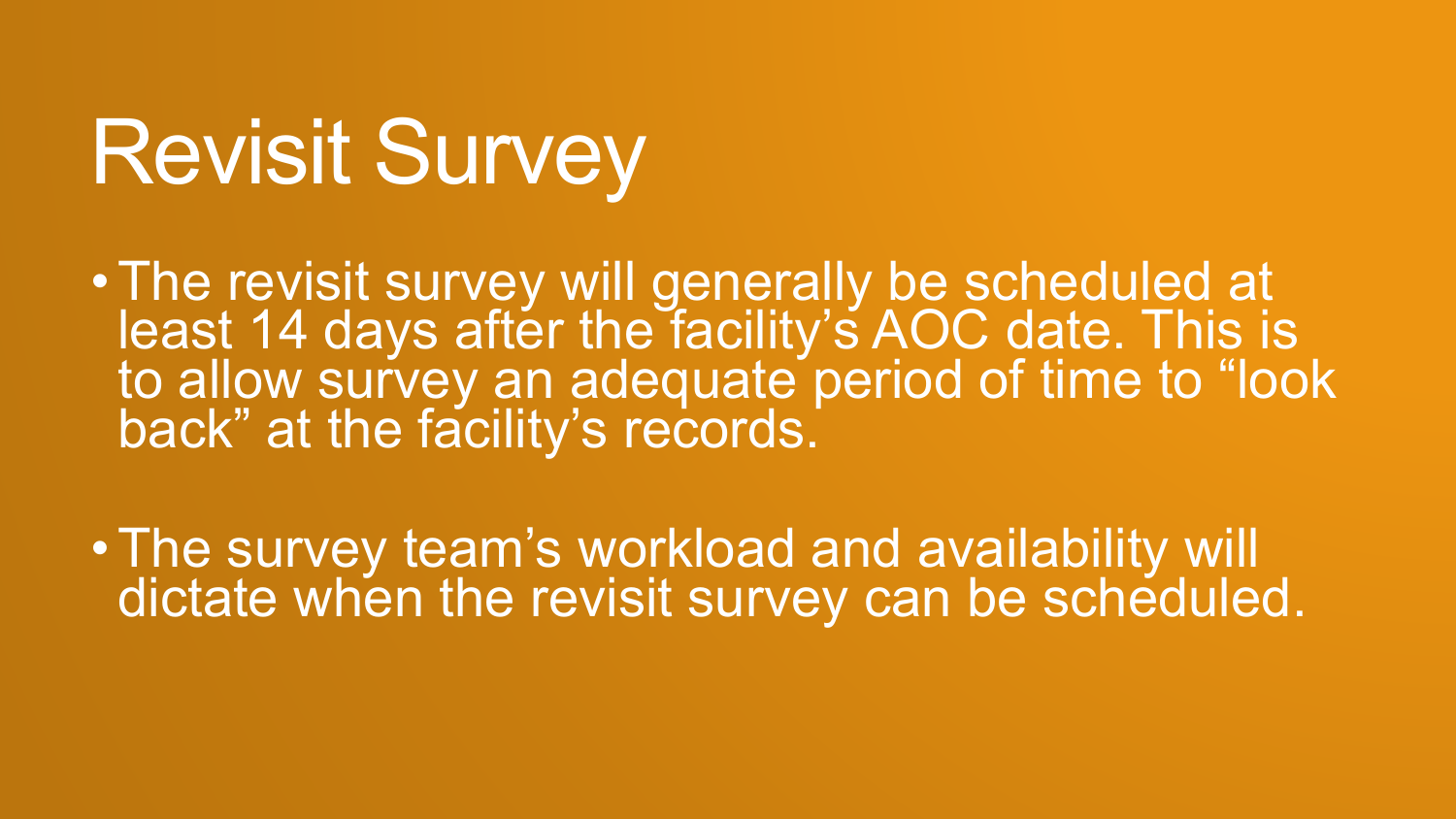## 15-Day Revisit Request

- OAR 411-054-0110(10)(a): Assertion of substantial compliance. Following the Order on a facility, the Department shall:
	- (A) Within 15 business days of receiving the facility's written assertion of substantial compliance and request for reinspection, the Department shall reinspect or reevaluate the facility to determine if the facility has achieved substantial compliance.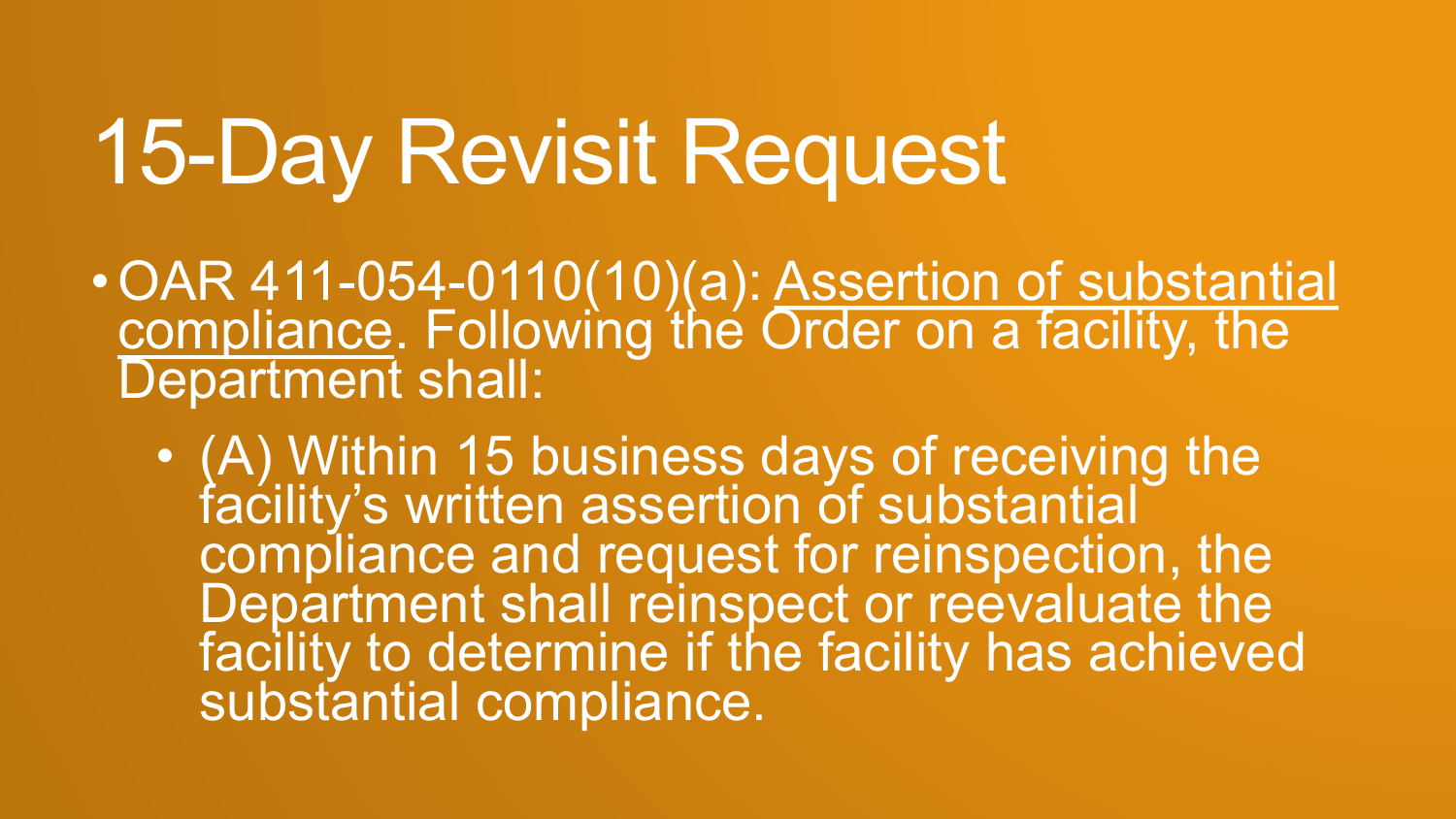# 15-Day Revisit Request

- •Submitting the POC with an AOC date does not constitute a request for a 15-day revisit.
- •A facility may only request a 15-day revisit if it has had a condition placed on its license as a result of the most recent survey.
- •A facility must submit its request for a 15-day revisit in writing to the department.
- •All requests should be submitted to: Salem-CCMU.CBC@dhsoha.state.or.us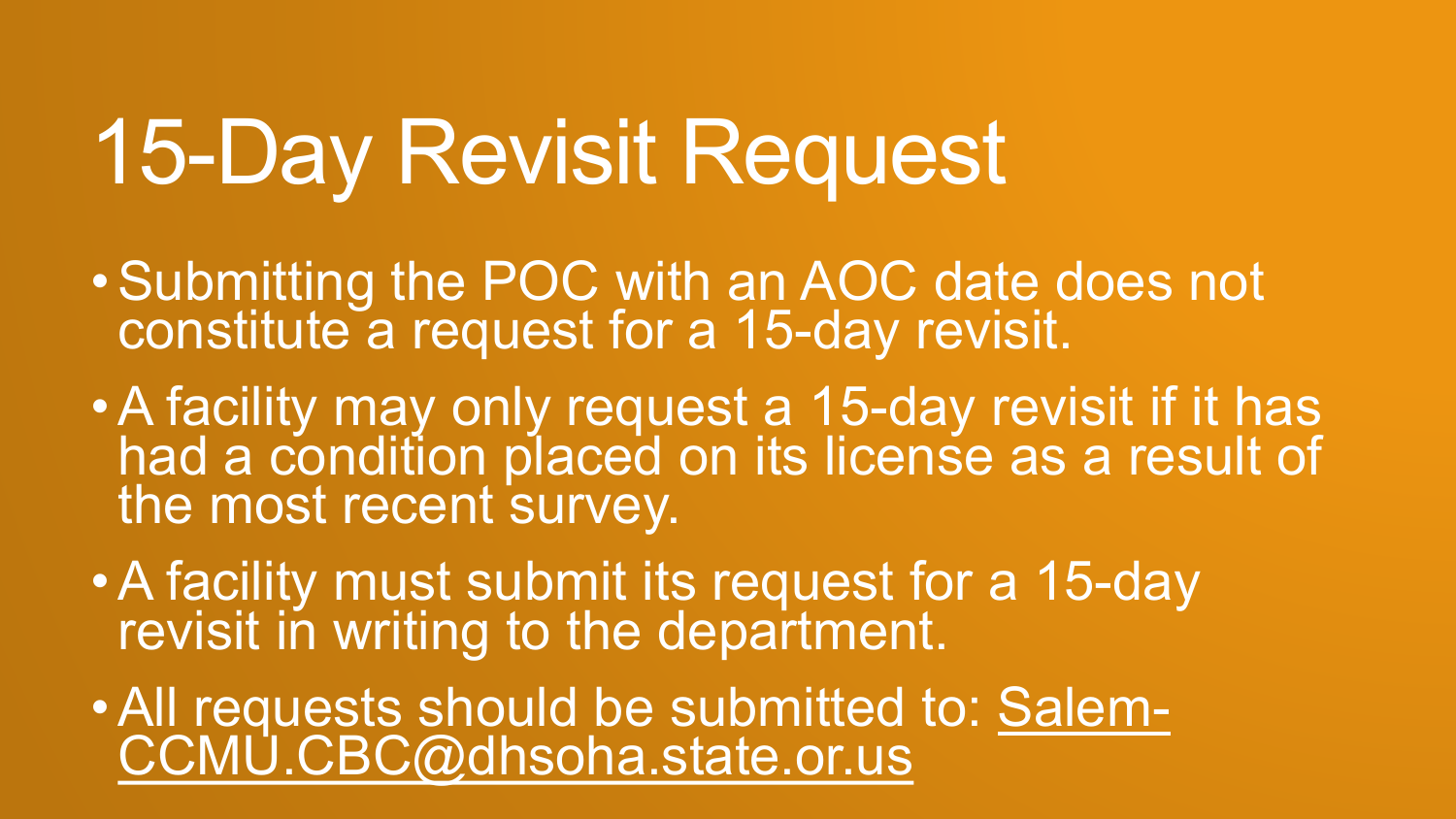# 15-Day Revisit

•OAR 411-054-0110(10)(c): If after reinspection or reevaluation, the Department determines the violation continues to exist, the Department may not withdraw the Order and is not obligated to reinspect or reevaluate the facility again for at least 45 business days after the first reinspection or reevaluation.